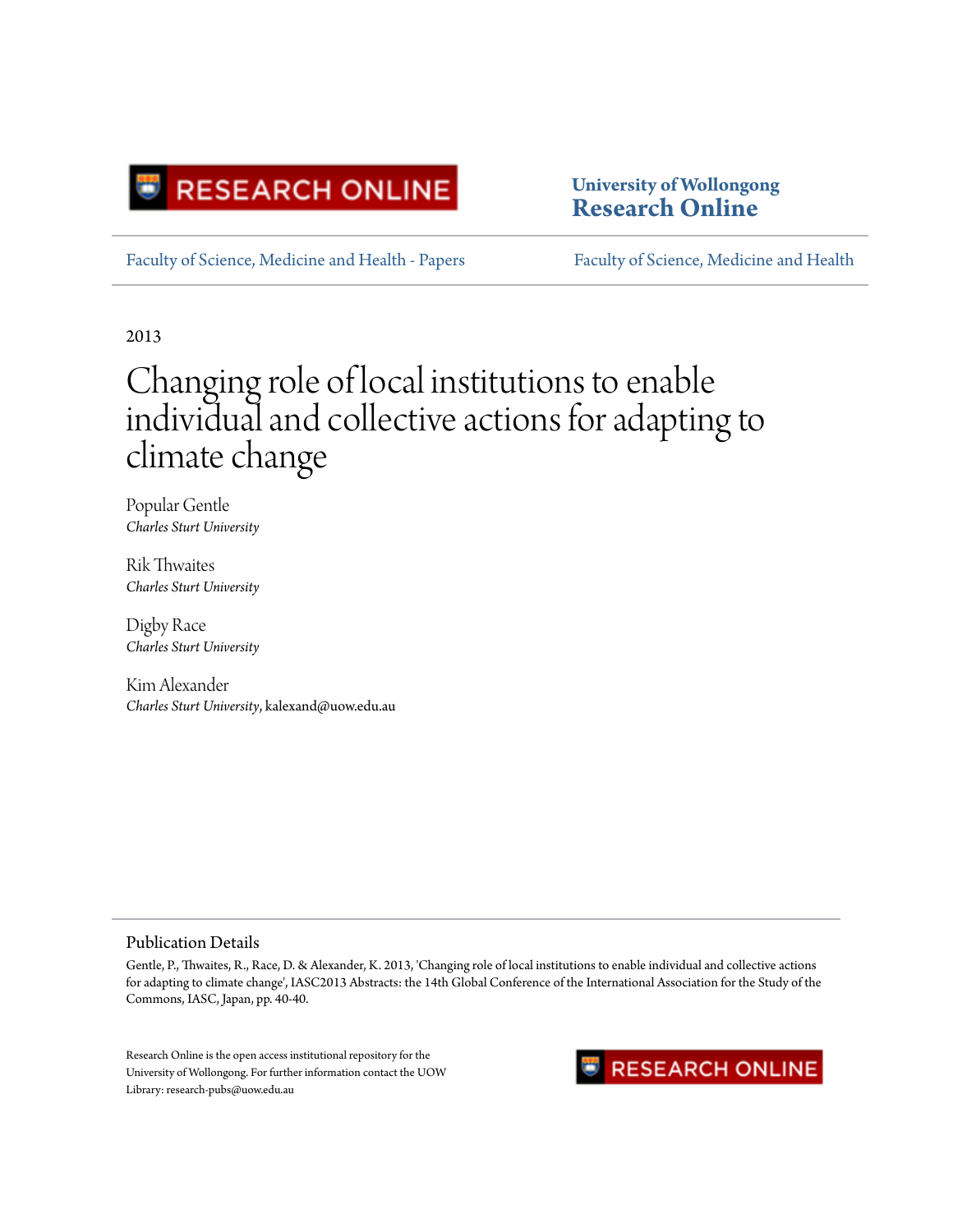## Changing role of local institutions to enable individual and collective actions for adapting to climate change

#### **Abstract**

Studies and practices on commons have demonstrated that local institutions can develop institutional arrangements to manage resources such as forests and water and can ensure benefit sharing mechanisms in a sustainable and equitable way. The characters, functions and roles of local institutions required to manage commons are well studied and translated in practice. Few researchers have reported on the role of local institutions in adaptation to climate change and variability with little known about key characters and functions reqUired. This article is based on a case study research in the mountains of Nepal following a mixed method approach including in-depth interviews of various stakeholders, focus group discussions and household survey with rural community members of different well-being groups affiliated with Community Forest User Groups (CFUGs). The research examines the impacts of climate change on livelihoods of poor and potential of local institutions to enable local communities in individual and collective actions for climate change adaptation in the mountains of Nepal. The research further explores the mandate, role, functions and capacity of the CFUG, as one of the major local institutions in Nepal, and presents key characters and functions required to facilitate climate change adaptation. The research reveals that secure rights over resources, enhanced capacity, improved governance and support mechanisms, and a critical mass of poor as key factors to optimize the role of CFUG in pro-poor adaptation in the context of climate change and variability. The article stimulates a discussion around changing role of local institutions for pro-poor adaptation in the context of ongoing power relations and social hierarchy in Nepal.

#### **Keywords**

change, enable, role, climate, collective, changing, local, actions, institutions, adapting, individual

#### **Disciplines**

Medicine and Health Sciences | Social and Behavioral Sciences

#### **Publication Details**

Gentle, P., Thwaites, R., Race, D. & Alexander, K. 2013, 'Changing role of local institutions to enable individual and collective actions for adapting to climate change', IASC2013 Abstracts: the 14th Global Conference of the International Association for the Study of the Commons, IASC, Japan, pp. 40-40.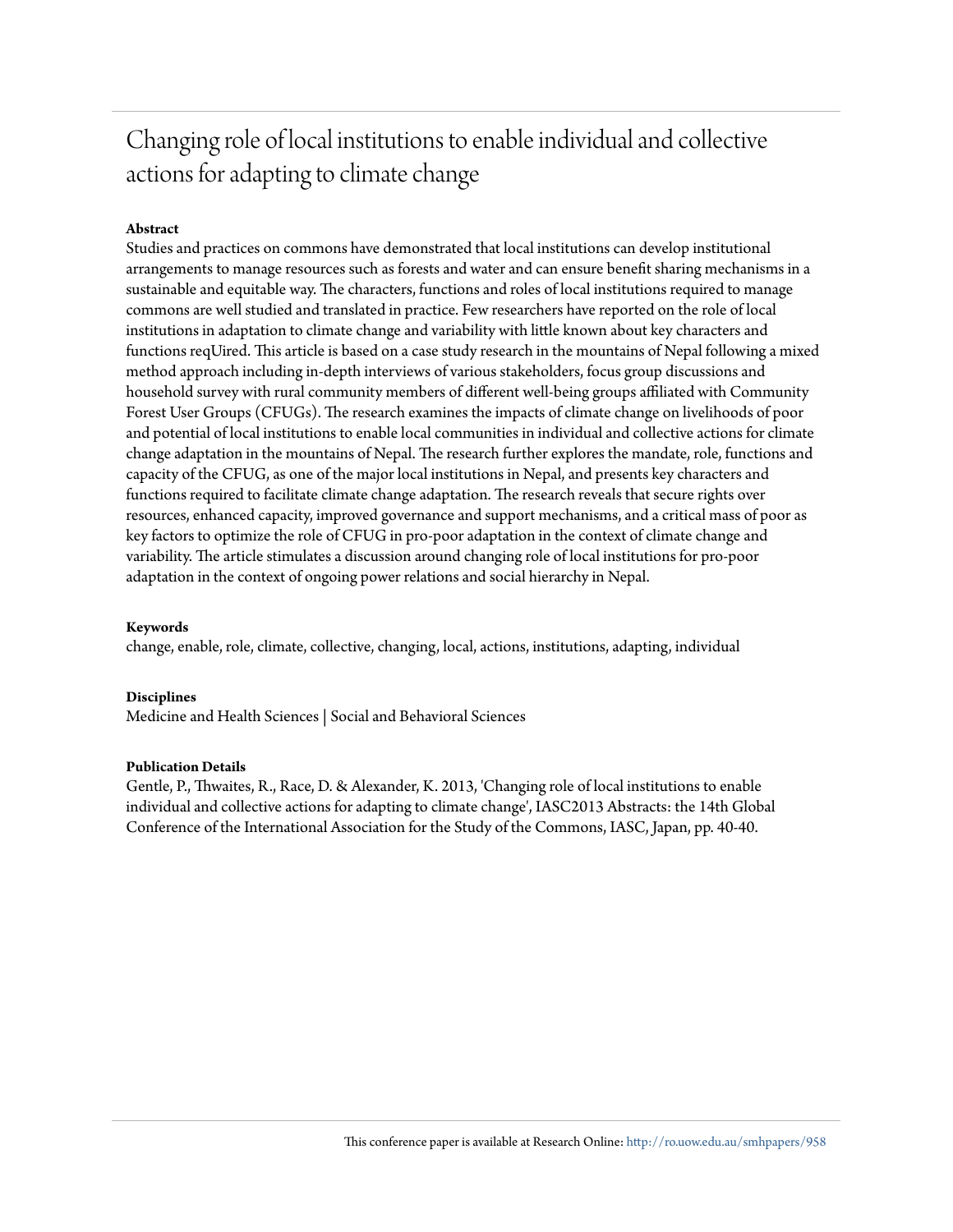Gentle, P., Thwaites, R., Race, D. & Alexander, K. 2013, *'Changing role of local institutions to enable individual and collective actions for adapting to climate change*', IASC2013 Abstracts: the 14th Global Conference of the International Association for the Study of the Commons, IASC, Japan, pp. 40-40.

## **A reflection on the role of community forest user groups to enable vulnerable communities to adapt to climate change in Nepal**

**Popular Gentle<sup>1</sup> , Rik Thwaites<sup>2</sup> , Digby Race<sup>3</sup> , Kim Alexander<sup>4</sup>**

## **ABSTRACT**

In Nepal, community forest user groups (CFUGs) as local institutions have demonstrated appropriate institutional arrangements to manage forest resources as commons. The characteristics, functions and roles of CFUGs required to manage commons are well studied and have been translated into practice. Less is known about the role of CFUGs, as local institutions, in managing local adaptation to climate change and climate variability, particularly the key characteristics and functions required to support vulnerable communities. Case study research on the issues of development of adaptation strategies by CFUGs and villagers of differing well-being groups in the mountains of Nepal is reported through qualitative and quantitative research methods.

This research examines the role and potential of CFUGs as key local institution to enable vulnerable communities, individually or as a collective to promote actions for climate change adaptation in the rural hills of Nepal. Of interest are the mandates, roles, functions and capacity of CFUGs required to facilitate climate change adaptation to assist the most vulnerable communities. The research identifies that improved governance, enhanced capacity, knowledge and skills in mediating external services, and support mechanisms in knowledge and information are key factors to optimize the role of CFUGs in adaptation to climate change. More importantly, the research suggests that the success of CFUGs to assist the most vulnerable in communities depends largely on institutional ability to transform organizational policies, structure and practices, and delegate authority and power. These actions are pathways to build trust, empower, engage and allow the most vulnerable populations to use their rights to an equitable share of the productivity of the commons.

**Key words:** Local institutions, community forest user groups, collective actions, common, climate change, adaptation, vulnerable, Nepal

## **1. INTRODUCTION**

The role of local institutions in managing common pool resources has been a topic of research interest since the 1980s (Berkes 1989; Ostrom 1990, 2010). Studies on the use and distribution of resources of the commons indicate that local resource users develop institutional arrangements to collectively manage resources such as

 $\overline{a}$ <sup>1,2,3,4</sup> Institute for Land, Water and Society, Charles Sturt University, NSW, 2640. Australia. <sup>3</sup>The Fenner School of Environment and Society, The Australian National University, Canberra, ACT, 0200, Australia. Contact: pgentle@csu.edu.au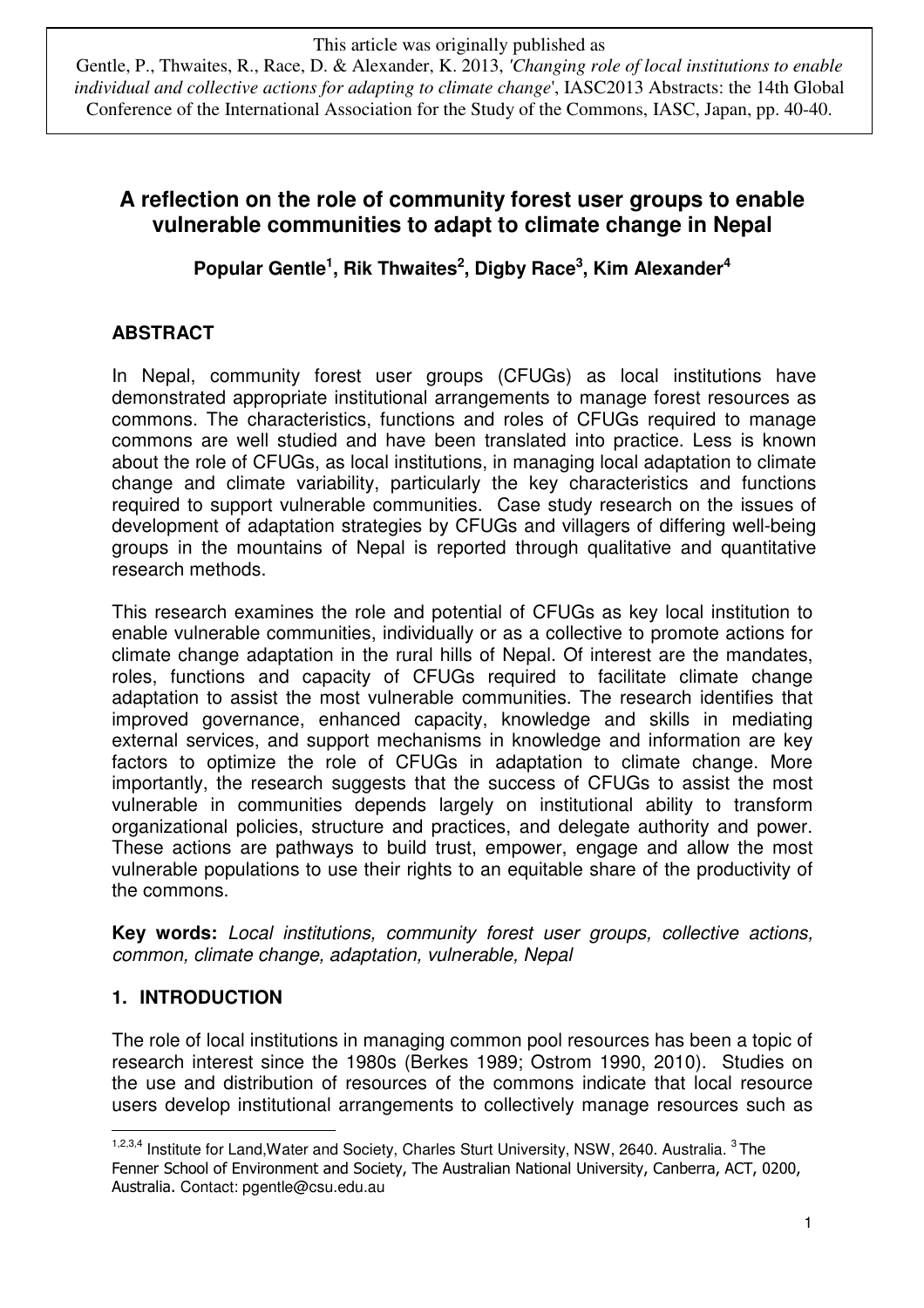forests, fisheries, grazing lands and water systems and share benefits derived from resource management (Agrawal et al. 2013; Agrawal and Yadama 1997; Baland and Platteau 1996; Kellert et al. 2000; Ostrom 1992; Pretty and Ward 2001). Studies have also revealed that ineffective institutional arrangements can result in under or over exploitation of common pool resources (Clark 1973; Larson and Bromley 1990). Ostrom (2005) has shown that resource dependent communities often develop institutional rules to define their resource boundaries, user rights, resource allocation rules, monitoring arrangements, and conflict resolution mechanisms to regulate and manage common pool resources.

Resource dependent communities are historically experienced in managing weatherdependent natural resources and have developed various adaptation practices to reduce their risks and vulnerabilities (Adger 2003; Agrawal 2001; Alexander et al. 2010). However, coping and adaptation strategies applied by local communities may not be adequate due to lack of information, knowledge and resources in the face of increasing climate change induced vulnerabilities of livelihoods of resource dependent communities. Climate change has implications for natural resource based livelihoods and the projected risks are more profound where livelihoods of communities are primarily dependent on weather sensitive natural resources (IISD 2003; Paavola and Adger 2002; Smit et al. 2007). The roles of local institutions thus become more important in responding to the impacts of climate change and in supporting local communities to enhance their adaptive capacity at individual, household and community levels (Agrawal 2010; Ostrom 2010). According to Adger (2003), adaptation is a dynamic social process and the ability of societies to adapt is determined, in part, by the ability to act collectively. Adger (1999) differentiates individual and collective vulnerabilities with their causes and indicators, listing the causes of individual vulnerability as relative and absolute poverty, entitlement failure and resource dependency; and of collective vulnerability as infrastructure development, institutional and political factors, insurance and formal and informal social security.

The role of local institutions has been considered very important in climate change adaptation as local institutions can influence the distribution of climate risk by organizing incentives for household and community level adaptations, and by mediating external interventions suited to the local context (Agrawal 2010). Local institutions contribute to communities' ability to cope with the risks of climate change by facilitating and managing the interactions between social and natural capital (Adger et al. 2003; Pretty and Ward 2001). There are many examples of rural communities that have acted to enhance their adaptive capacity and organized collectively to manage climate risks using local institutions in the form of social networks, capital, norms and traditions (Adger 2003; Pelling and High 2005; Rodima-Taylor et al. 2011). Adger (2003) has shown that collective actions such as the formation and functioning of social networks are linked with adaptive capacity as collective actions can mediate collective risks in the face of climate change.

The role of local institutions in Nepal has been well recognized in the literature because of their active role in managing the country's most important natural resources such as forests and water as common pool resources (Adhikari and Di Falco 2009; Lim et al. 2005; Ostrom 1990). Local institutions such as CFUGs and irrigation groups have been recognized for their potential roles in the implementation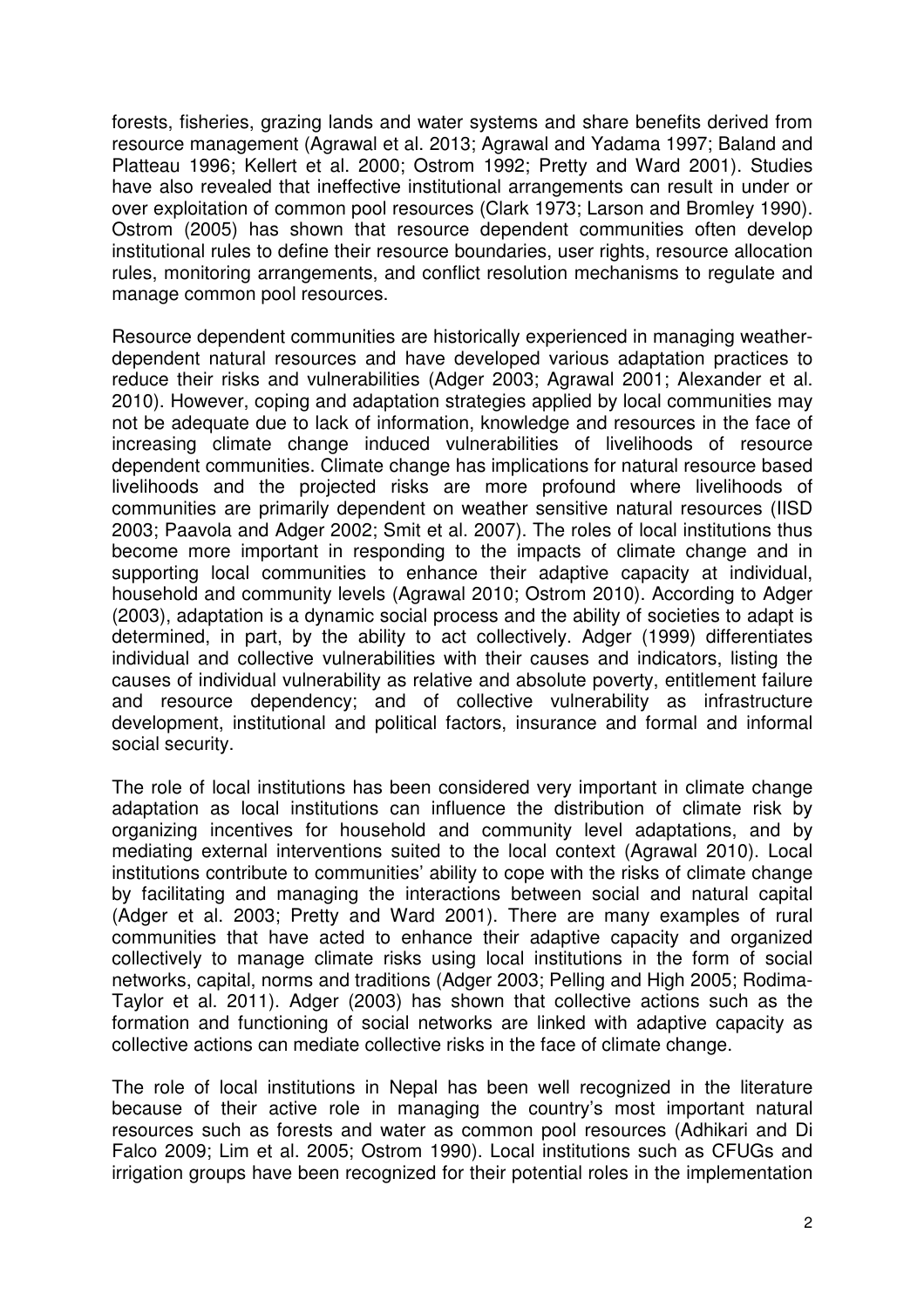of adaptation plans at the local level (MoE 2010; Pokharel and Byrne 2009). One of the most widespread and well-established local institutions in rural Nepal are CFUGs. There are currently over 17,500 CFUGs as local institutions managing approximately 1.65 million ha of community forests (out of total 5.8 million ha) mobilizing 2.1 million households (about 40% of total and over 60% of rural population) in Nepal (DoF 2011). The CFUGs have a progressive mandate and would appear to have the potential to contribute to climate change adaptation by providing ecological goods and services, socio-economic benefits and a 'safety net' for poor people (Pokharel and Byrne 2009).

The role, capacity and functions of CFUGs in Nepal that would enable vulnerable communities to adapt to climate change are not fully understood. There are also limitations and concerns about the role and commitment of these institutions in addressing contemporary issues related to governance (such as equity, transparency, inclusion and participation), gender and poverty (Gentle et al. 2007; Kanel 2008; Nightingale 2002; Paudel et al. 2010; Thoms 2008). Rural poor who depend on natural resources are considered the most vulnerable to climate change impacts (Agrawal and Perrin 2008; IPCC 2007; Paavola and Adger 2006). Thus there is a strong need and justification to support poor and vulnerable communities to improve livelihoods and enhance their adaptive capacity (Gentle and Maraseni 2012; Moser 2010; Vernon 2008). However, it is questionable whether the CFUGs, often dominated and controlled by local elites (e.g. well-off, upper caste, men), are prepared to support poor and vulnerable communities in providing measures to adapt to climate change.

Based on these understandings of the roles and capacities, the research reflects on the roles, functions and characteristics of CFUGs in the context of climate change adaptation. Moreover, the research considers changes to CFUGs that may enhance their effectiveness in supporting the most vulnerable communities for climate change adaptation. The following sections present a theoretical background of institutions and their role in the context of climate change, a description of the research site and methodology applied, key results, discussion and conclusions.

#### **2. INSTITUTIONS AND THEIR ROLE IN THE CONTEXT OF CLIMATE CHANGE ADAPTATION**

#### **2.1 Institutions and institutional theories**

Discussion of 'institutions' emerged in the social and political sphere in the eighties mostly to define and explain formal institutions. North (1994, 360) defined institutions as "humanly devised constraints that structure human interaction. They are made up of formal constraints (e.g., rules, laws, constitutions), informal constraints (e.g., norms of behaviour, conventions, self-imposed codes of conduct), and their enforcement characteristics. Together they define the incentive structure of societies and specifically economies". Similarly, Bromley (1989, 22) defined institutions as "rules and conventions of society that facilitate coordination among people regarding their behaviour". Institutions can be formal or informal and exist at multiple scales of human organization. Collective management of environmental goods and services as common pool resources requires institutions in the form of rules, structures, norms and values (Ostrom 1990; Vatn 2009).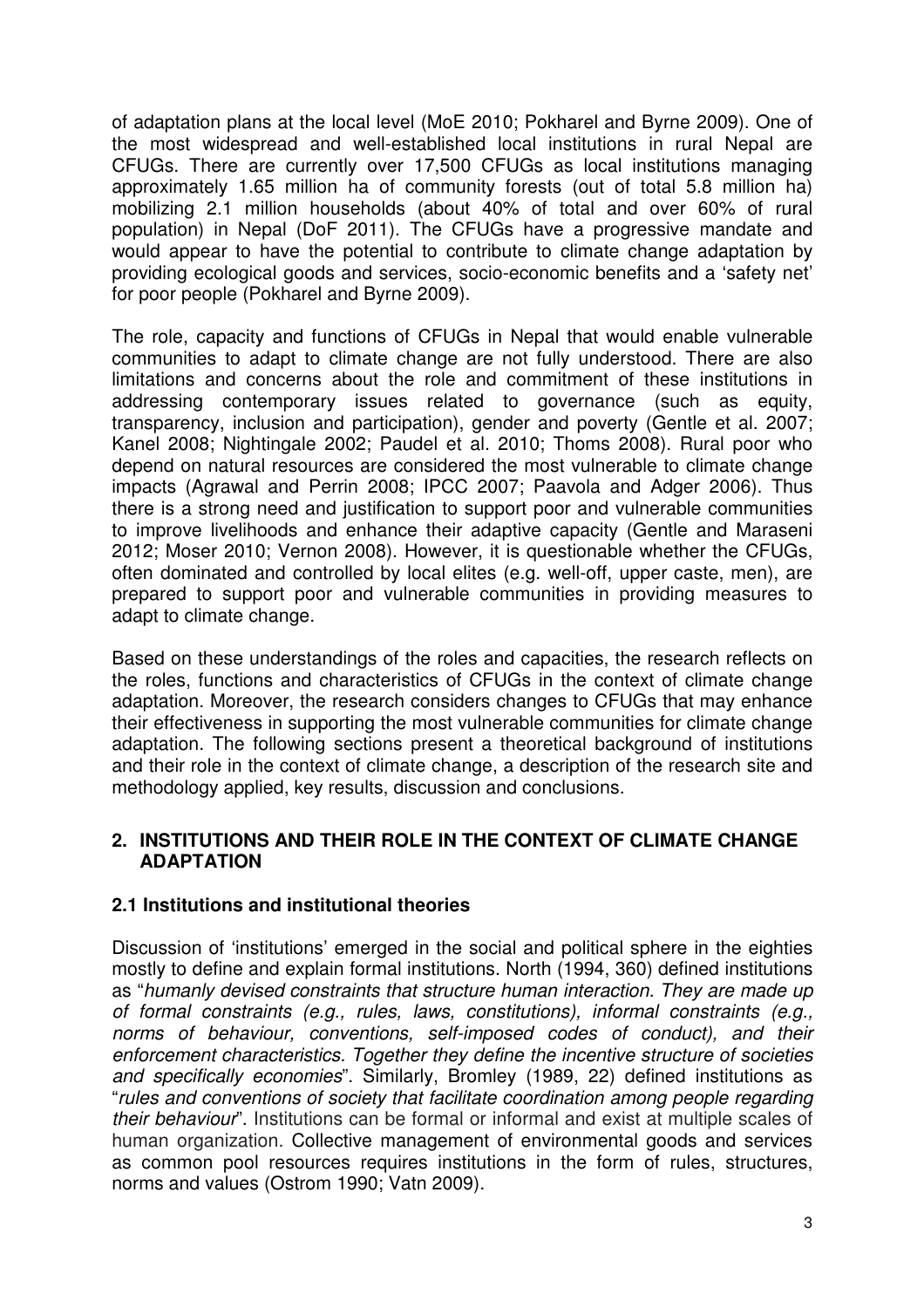The term "institution" covers a broad range of social structures including public, civic and private sector and at different scales such as local and national (Agrawal and Perrin 2008; Uphoff et al. 2006). Public institutions include government agencies with legal authority that can impose penalties or sanctions backed by governmental powers of enforcement. Civic institutions are membership based cooperatives or volunteer organizations whose actions are to serve the common interest of their members in areas such as pooling and mobilizing products, access to capital, labour needs and other factors of production. Private institutions can include both profit and non-profit based organizations such as charities, trusts, foundations and market organizations.

#### **2.2 Local institutions and collective actions**

Scott and Marshall (2009) define collective action as an "action taken by a group (either directly or on its behalf through an organization) in pursuit of members' perceived shared interests''. Collective actions are volunteer actions such as collective decision-making, setting rules to conduct and manage a group, implementing decisions, and monitoring adherence to rules (Meinzen-Dick et al. 2004). According to Poteete and Ostrom (2004) collective actions emerge and grow in the forms of formation and development of institutions, mobilization of resources, co-ordinate activities and information sharing.

Collective actions occur through involvement of a group of people with a shared interest and generally involve common action driven by shared interest (Meinzen-Dick and Di Gregorio 2004). Collective action enhances coordination, organization, and mobilization of individuals and groups to achieve a common goal and produce collective and effective outcomes (Ostrom 1990). Collective actions also occur in instances of state and market failures, particularly in meeting the needs of the poor in agricultural and rural development (Meinzen-Dick et al. 2004). In Nepal, evidence of collective actions is observed through various group activities and programs such as forest user groups, microfinance groups, watershed management programs, integrated pest management, participatory breeding and farmer-managed irrigation systems.

#### **2.3 Effectiveness of local institutions in managing commons**

Environmental and resource regimes provide examples of common institutions that can regulate actions against environmental degradation either through restriction on over-exploitation of resources or reducing unintended side effects of resource exploitation (Young 2010). The characteristics, functions and roles of common pool resource management institutions related to irrigation, forestry, fisheries and pastures have been widely studied. The concepts and practices of self organization amongst resource users under particular institutional arrangements have been well established (Cox et al. 2010; Feeny et al. 1990). Most of the studies, innovations and criticisms are based on theories and principles such as:

- i) institutional rules (Ostrom 1986, 1990);
- ii) underlying factors for effectiveness of collective action (Wade 1988);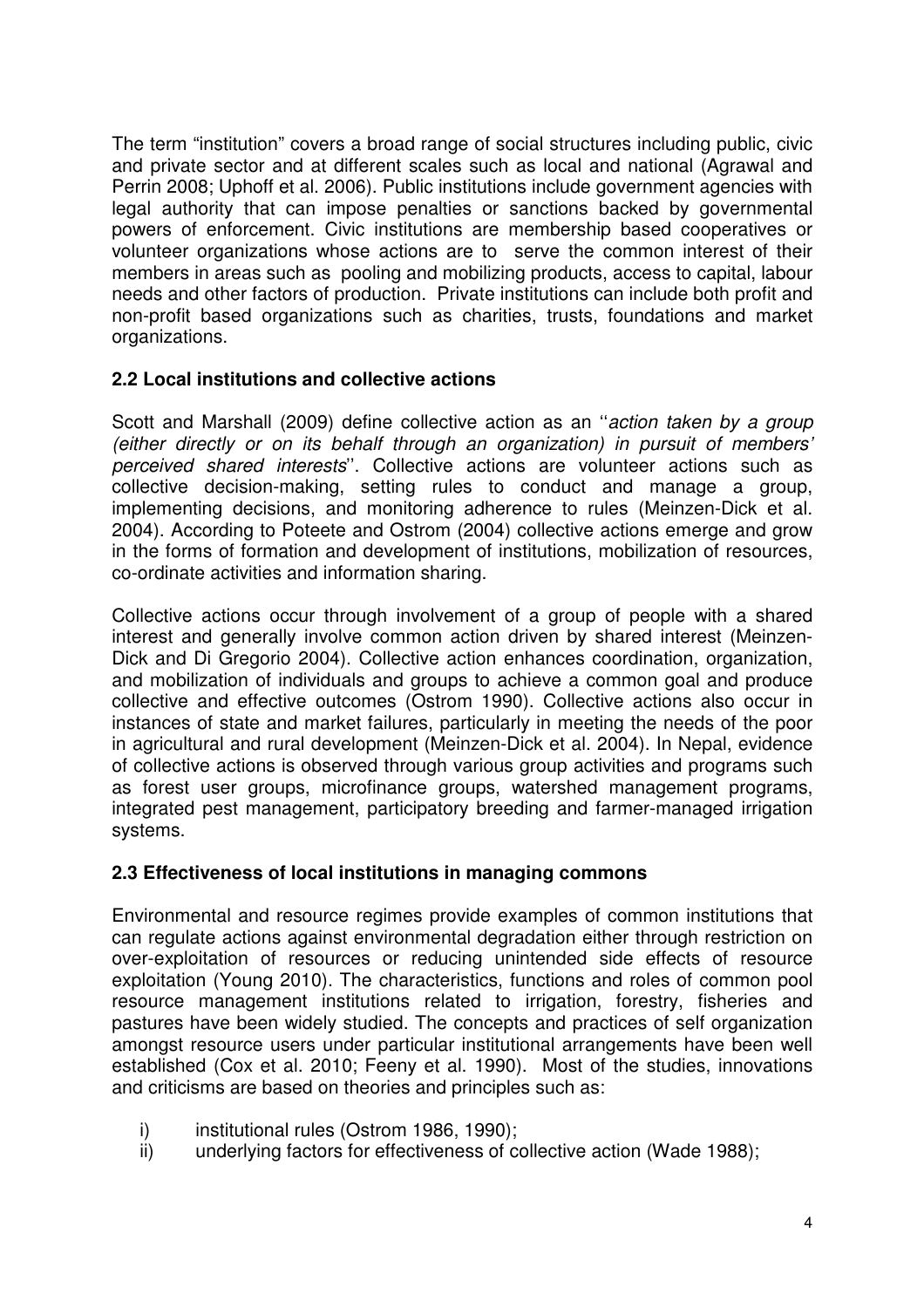- iii) design principles for long-enduring and robust institution (Ostrom 1990); and
- iv) facilitating conditions for collective action (Baland and Platteau 1996).

The effectiveness of local institutions has been examined in common pool management systems. Andersson and Agrawal (2011), examining the relationship between socio-economic inequalities and ecological sustainability related to forest commons, found that socio-economic inequalities had negative effects in forest outcomes; however, such inequalities were found to be significantly reduced where local institutions were effectively functioning with collective actions. Lam (1998), in a comparative study of farmer and government-managed irrigation systems in Nepal, concluded that farmer-managed irrigation systems were performing better than the government- managed irrigation systems in terms of better ownership, well established and accepted local rules, and equity in benefit sharing. These examples well demonstrate the effectiveness of local commons in managing local resources.

#### **2.4 Capacity of local institutions in managing climate change adaptation**

According to Agrawal and Perrin (2008) climate change adaptation is a local process, and its effectiveness depends on local and external institutions through which incentives for individual and collective actions are defined. This is because "institutional arrangements structure risks and sensitivity to climate hazards, facilitate or impede individual and collective responses, and shape the outcomes of such responses" (Agrawal and Perrin 2008, 8). Institutions play important roles in influencing livelihoods and adaptations of rural communities in three different ways as: (i) institutions structure the distribution of climate risks and impacts; (ii) institutions constitute and organize the incentive structures for household and community level adaptations for their adaptation responses; and (iii) institutions mediate external interventions into local contexts which ultimately unfold the adaptation by articulating social and political process (Agrawal and Perrin 2008).

There are many examples where rural communities have enhanced adaptive capacity and collectively organized to manage climate risks using their local institutions in the form of social networks, capital, norms and traditions (Pelling and High 2005; Rodima-Taylor et al. 2011). The formation and functioning of social networks are linked with adaptive capacity of the socio-ecological system because collective actions can mediate collective risks and enhance adaptive capacity to climate change (Adger 2003). Studies by Adger (2000) and Agrawal (2008) have highlighted the potential for rural institutions to strengthen the adaptive capacity and facilitate adaptation to climate change at the local level. Based on studies conducted in Mexico, Eakin (2005) argues farmers' sensitivity to climatic impacts and their capacity to manage climatic risk mainly depends on how they organize their livelihoods in confronting institutional change. Robledo et al., (2004) have shown how community organizations in hill communities in Bolivia remained successful in developing adaptation strategies and building resilience through ecosystem management and restoration activities including rehabilitation of watersheds, agroecology, and forest landscape. Moser (1996) and Narayan-Parker (1997) have argued that communities associated with social networks and civic associations are more likely to cope successfully with adverse situations caused by climate change.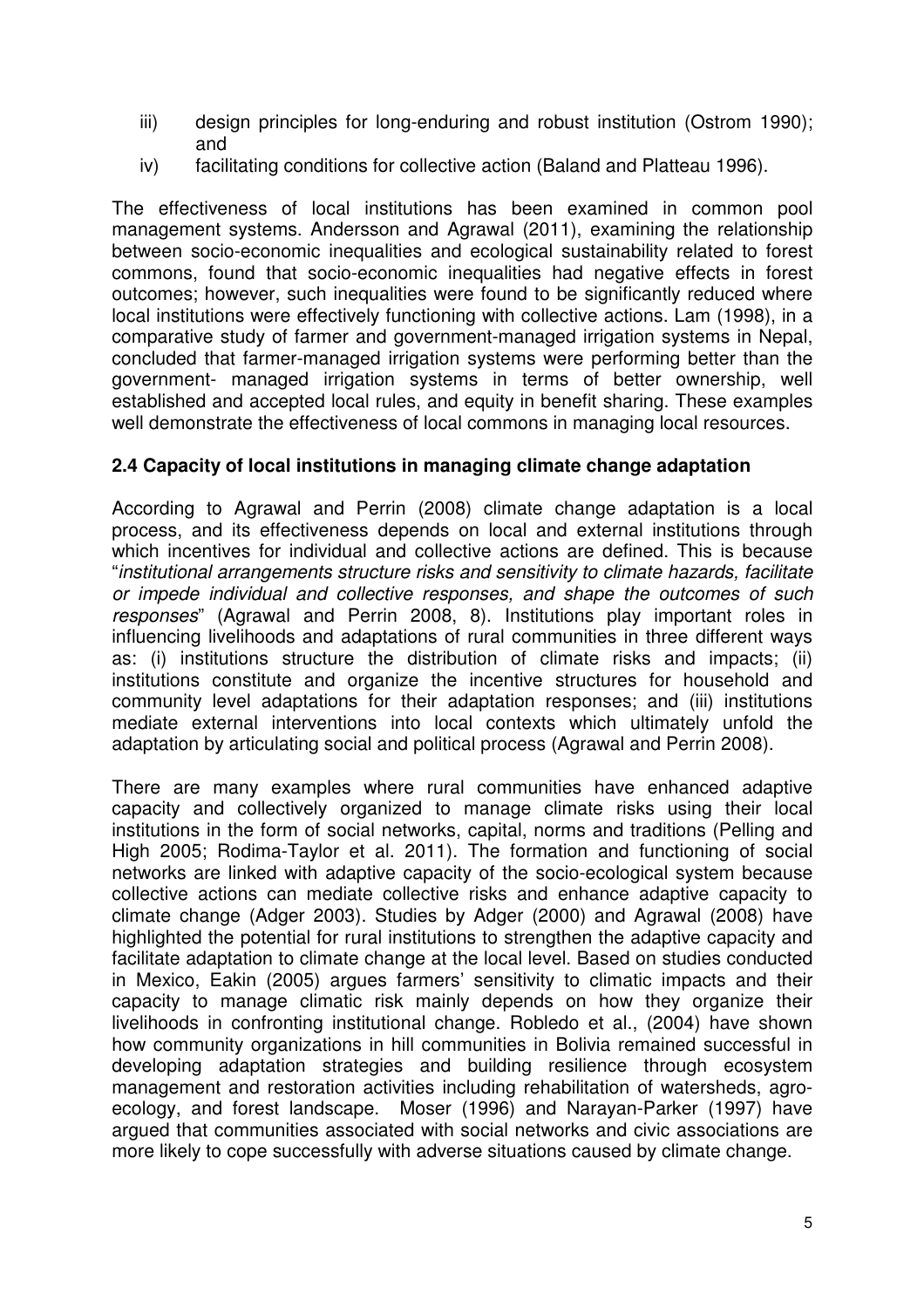### **2.5 Limitations of CFUGs in managing common pool resources**

The inclusion and participation of marginalized community members such as poor, women and *Dalits<sup>2</sup>* and their access to equitable benefit sharing from common pool resource management in Nepal is questioned and criticized by several authors (Acharya and Gentle 2005; Adhikari and Di Falco 2009; Hughes 1993; Kanel 2008; Tiwary 2006). The patriarchal social structure and historically constructed power relations were found to be a major cause for exclusion of women in collective actions in South Asia (Agarwal 2010). Adhikari and Di Falco (2009) explored the role of social heterogeneity in the participation of households in decision making positions in community forestry (CF) in Nepal, finding that, members of households belonging to lower-caste groups had a lower probability of being elected as members of the executive committee of user groups. Poverty and powerlessness in Nepal historically depends on caste, gender, ethnicity and geographical location of people (Bennett et al. 2006; CBS 2011). The issues related to inequality and discrimination, nonparticipation, disempowerment, and lack of accountability are also considered to diminish core human rights (Evans 2009).

The disparity in socio-economic outcomes of community forestry has been analyzed in a study of 1,788 CFUGs from 12 middle hill and Terai districts of Nepal (Kanel 2004). The study found that the total annual income of CFUGs in Nepal in 2004 was about 10 million USD, however, only about 3% of this went to specifically pro-poor investments, in comparisons to expenditures in other areas such as community development (36%), forest development (28%), miscellaneous (17%) and CFUG operational expenses (14%). Another study of eight CFUGs in Nepal revealed that the economic activities or commercialization of community forestry was not pro-poor with unequal distribution of the funds among community households (Paudel et al. 2010). Studies by Paudel et al., (2006) and Paudel et al., (2010) also confirmed that association between CFUG members, contractors and forestry officials promoted and institutionalized corruption in the CFUGs following commercialization of forest products. Corruption is common in Nepal as the country has been ranked at 139<sup>th</sup> position in the Transparency International global corruption index (TI, 2012). Realizing these socio-economic disparities and equity issues, the community forestry guideline was revised in 2009 (GoN 2009) including provisions for participation, decision making and benefit sharing to assist pro-poor affirmative actions.

#### **3. RESEARCH LOCATION AND METHODOLOGY**

#### **3.1 Research location**

Case study research was conducted in the Lamjung district of Nepal. The district is located in the middle hills region of western Nepal. The population of the district in 2011 was 169,104 in 44,068 households (GoN 2012). The district is representative

 $\overline{a}$  $2$  Dalits are occupational caste groups considered as untouchables and so called low caste group in South Asia.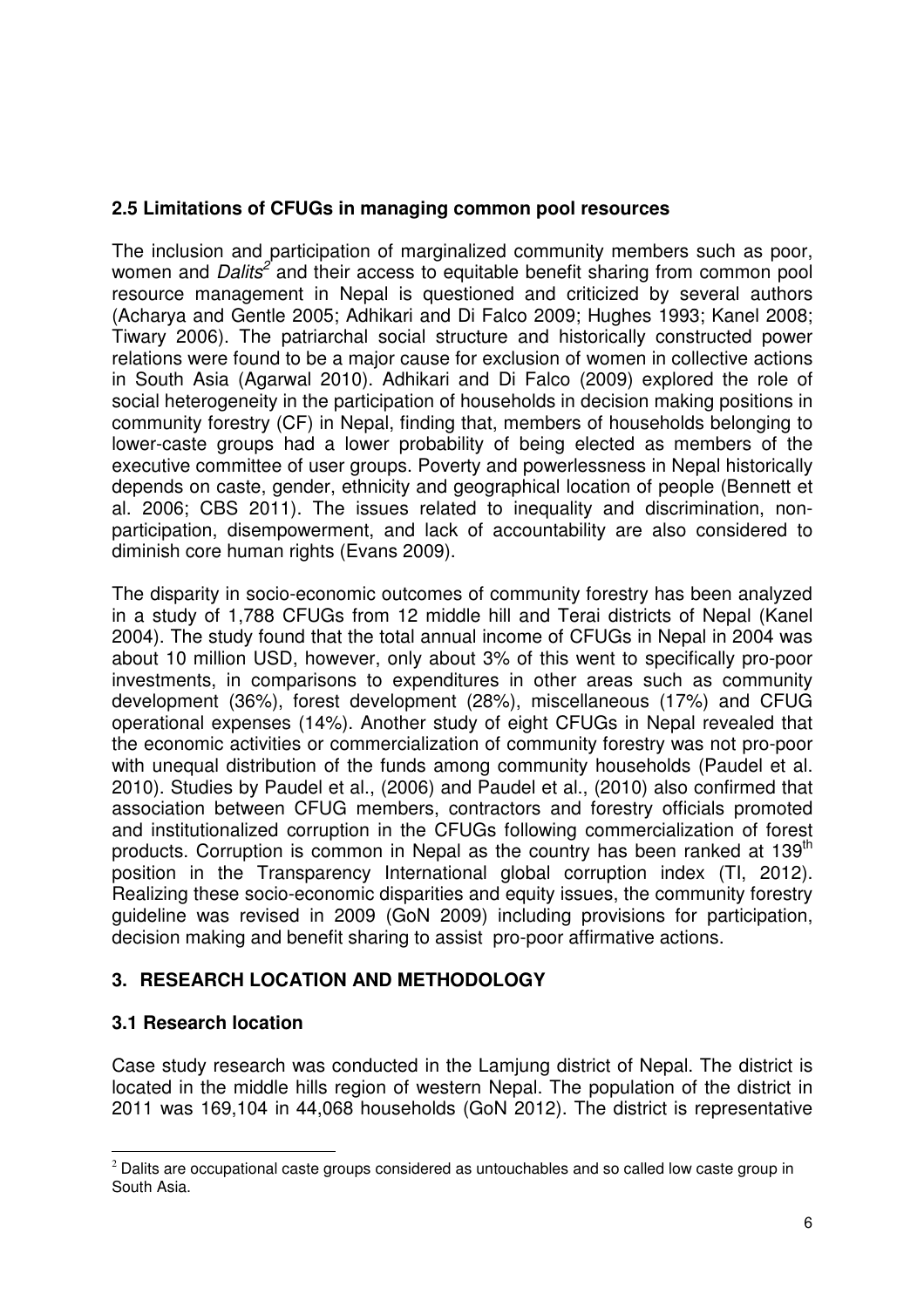of the middle hill region of Nepal where over two thirds of the population of the district depends on subsistence agriculture with a strong linkage between farming, pasture lands and forestry. The district is ranked as one of the very high climate change vulnerable districts in Nepal based on high vulnerabilities due to landslides and glacial lake outburst floods (GLOF) (MoE 2010). The population of the district is diverse in terms of caste (including *Dalit* and other castes), culture and indigenous ethnic identity (such as Gurung, Magar, and Tamang). Table 1 presents a description of CFUGs selected for case study.

| Name of the<br><b>CFUG</b> | Major caste<br>and<br>ethnicity         | Location<br>Village (VDC) | <b>Altitude</b><br>(meter) | Number of<br>households | Area of<br>CF(ha) | Year CF<br>handed<br>over |
|----------------------------|-----------------------------------------|---------------------------|----------------------------|-------------------------|-------------------|---------------------------|
| Kataharbari                | Bahun,<br>Chhetri,<br>Dalits            | Tarkughat<br>(downstream) | < 500                      | 80                      | 22.40             | 1995                      |
| Raniswanra<br>Sankharpakha | Bahun,<br>Chhetri,<br>Dalits            | Archalbot<br>(downstream) | < 500                      | 130                     | 54.17             | 1996                      |
| Chisapani                  | Bahun,<br>Chhetri,<br>Gurung,<br>Dalits | Bahundanda<br>(upstream)  | > 1,000                    | 60                      | 34.81             | 2005                      |
| Manasalu                   | Gurung,<br>Dalits                       | Ghermu<br>(upstream)      | > 1,000                    | 120                     | 97.80             | 2003                      |

#### **Table 1 Description of CFUGs selected for research**

Source: DFO and CFUG records

The forests in this district complement agricultural practices by providing forest products, grazing land, environmental services to stabilize land, and to regulate water resources (DFO 2012). Approximately 39% of the total area of the district is covered by forests (total area  $= 170.781.6$  ha) and about 19.319 ha forest area of the district has been handed over to 24,904 households affiliated with 304 CFUGs as a community forest (DFO 2012). The remainder of the forests in the district is either managed by the government or by the Annapurna Conservation Area Project. The research was conducted in four village development committees (VDCs) of the district, two from downstream (altitude below 500 m) and two from upstream region with altitude above 1000 m along the Marsyangdi River. Four CFUGs were selected as research sites representing one each from selected VDCs.

#### **3.2 Research methods**

The research followed a mixed method approach based on pragmatism using an interpretivist perspective (Johnson et al. 2007; Tashakkori and Teddlie 2003). The inductive theory followed by a deductive theory was combined considering qualitative methods as dominant and quantitative methods as complementary methods of data collection (Creswell 1994; McMurray et al. 2004). Qualitative methods provided the primary data collection techniques, including in-depth interviews (n=62 community and district level interviewees), focus group discussions (FGDs) (n=11 events and 117 participants from community level) and participant observations. Complementary quantitative data was gathered through a household level survey (n=133 community level respondents). Participatory well-being ranking was conducted in all research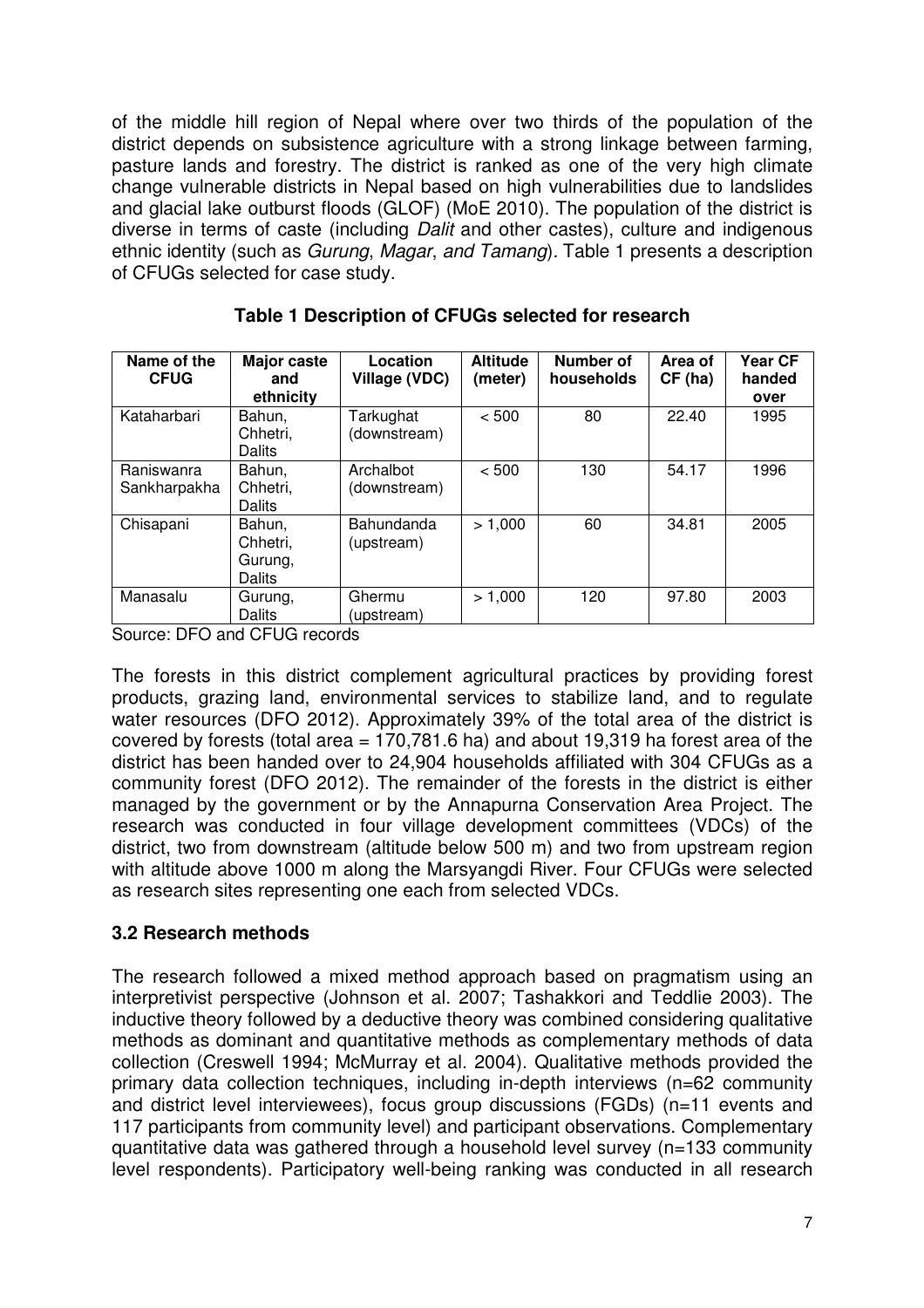sites to categorize the research population into four well-being strata (well-off, medium, poor and very poor) based on relative well-being position of households in the community using local criteria of well-being (Mosse 1994). Survey respondents and interviewees were selected representing all well-being groups using stratified random sampling process. Quantitative data was analyzed using SPSS 17 and the qualitative data was analyzed through a thematic hierarchical approach using NViVO 9.

## **4. RESULTS**

#### **4.1 CFUGs and their contribution in climate change adaptation**

The research participants (interviewees, household survey respondents and participants of FGDs) recognized the current role and potential of CFUGs in climate change adaptation. The CFUGs function in coordination with various formal and informal local institutions, within the state, civil society and private sectors. Although, the plans and activities of the CFUGs had no explicit provisions for climate change adaptation, research participants recognized the useful contribution in enabling communities in climate change adaptation. The existing knowledge, capacity and experience of all CFUGs was very low in designing and implementing climate change related activities and in addressing the needs of local community for climate change adaptation initiatives. The role and mandate of CFUGs was not explicitly identified in written policies, however these institutions were willing to enhance their understanding of climate change and implement adaptation activities to reduce vulnerability.

Almost all research participants in the communities had an association with CFUGs. The CFUGs had well established networks with locally governed rules, norms and values to mobilize local communities and manage common pool resources. The major roles and functions of the CFUGs to support local communities in climate change adaptation were highlighted as: (i) income and employment generation; (ii) protecting and managing forest commons; (iii) supply of forest products and contribution in rural livelihoods; (iv) environmental services such as protection and conservation of soil and water resources; (v) income and economic services; (vi) contribution in infrastructure development and community development activities; (vii) pro-poor investment and contribution in poverty reduction; (viii) livestock grazing (ix) awareness raising, capacity building and leveraging social capital, and (x) supporting communities in disaster risk reduction and emergency relief (Figure 1).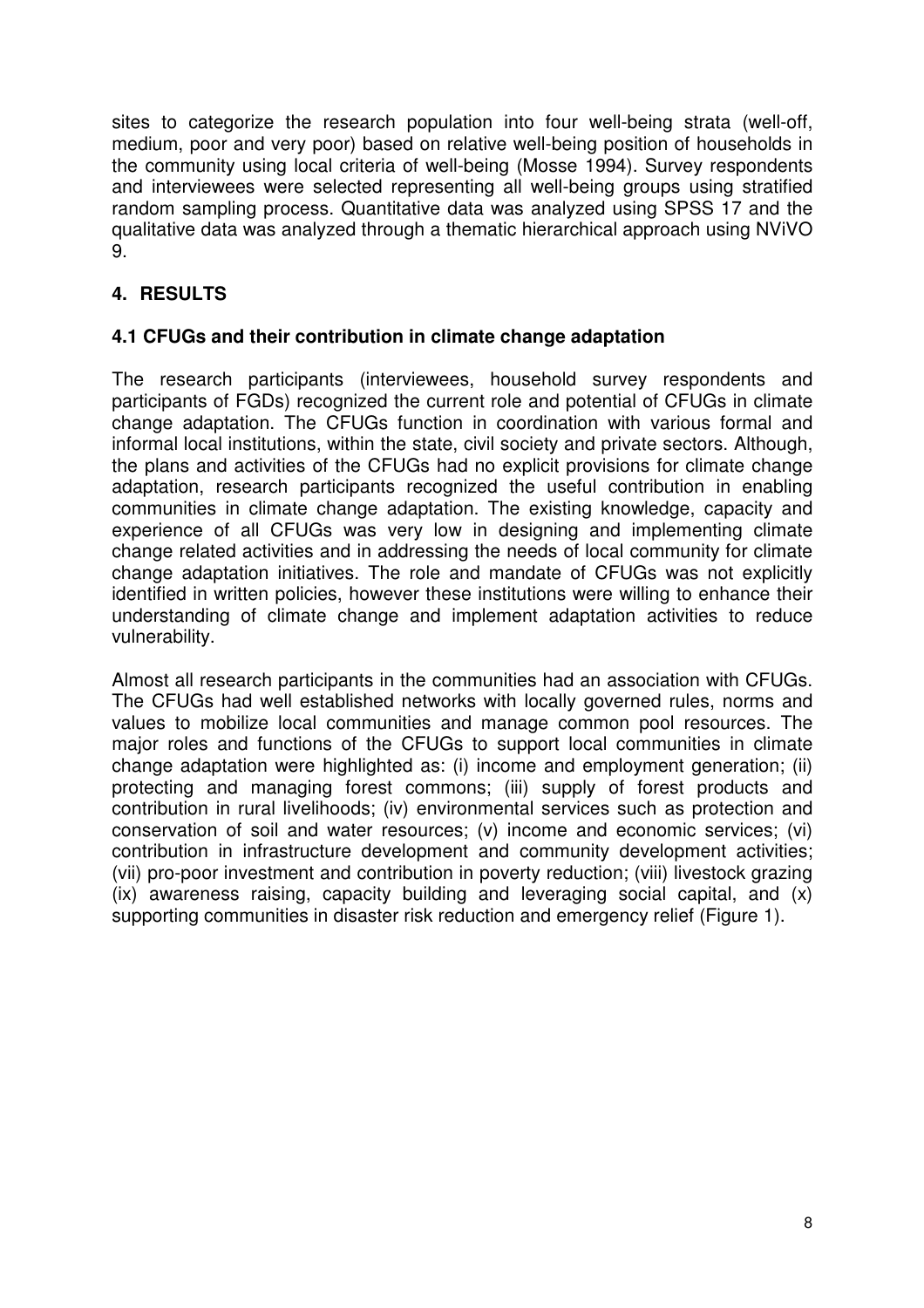

**Figure 1 Ongoing contribution of CFUGs in climate change adaptation and rural livelihoods** (Source: Interview and FGD transcriptions)

#### **4.2 Outreach of CFUGs to vulnerable communities**

Participants recognized the important role of CFUGs as local institutions in mobilizing large number of community members and managing common pool resources according to locally governed rules. Analysis was carried out of their role, capacity and willingness to support the most vulnerable communities, exploring aspects such as membership, decision making, benefit sharing, implementation of governance related provisions, mediation of external services and benefits, and satisfaction of communities towards the CFUGs.

For the purposes of this analysis, the communities most vulnerable to climate change impacts are considered to be those who are poor in terms of their well-being status and belong to so called lower caste in terms of their social status; and those living in vulnerable locations prone to landslide and gullies and scarcity of water (research by the authors, paper in prep.).

#### **4.2.1 Membership**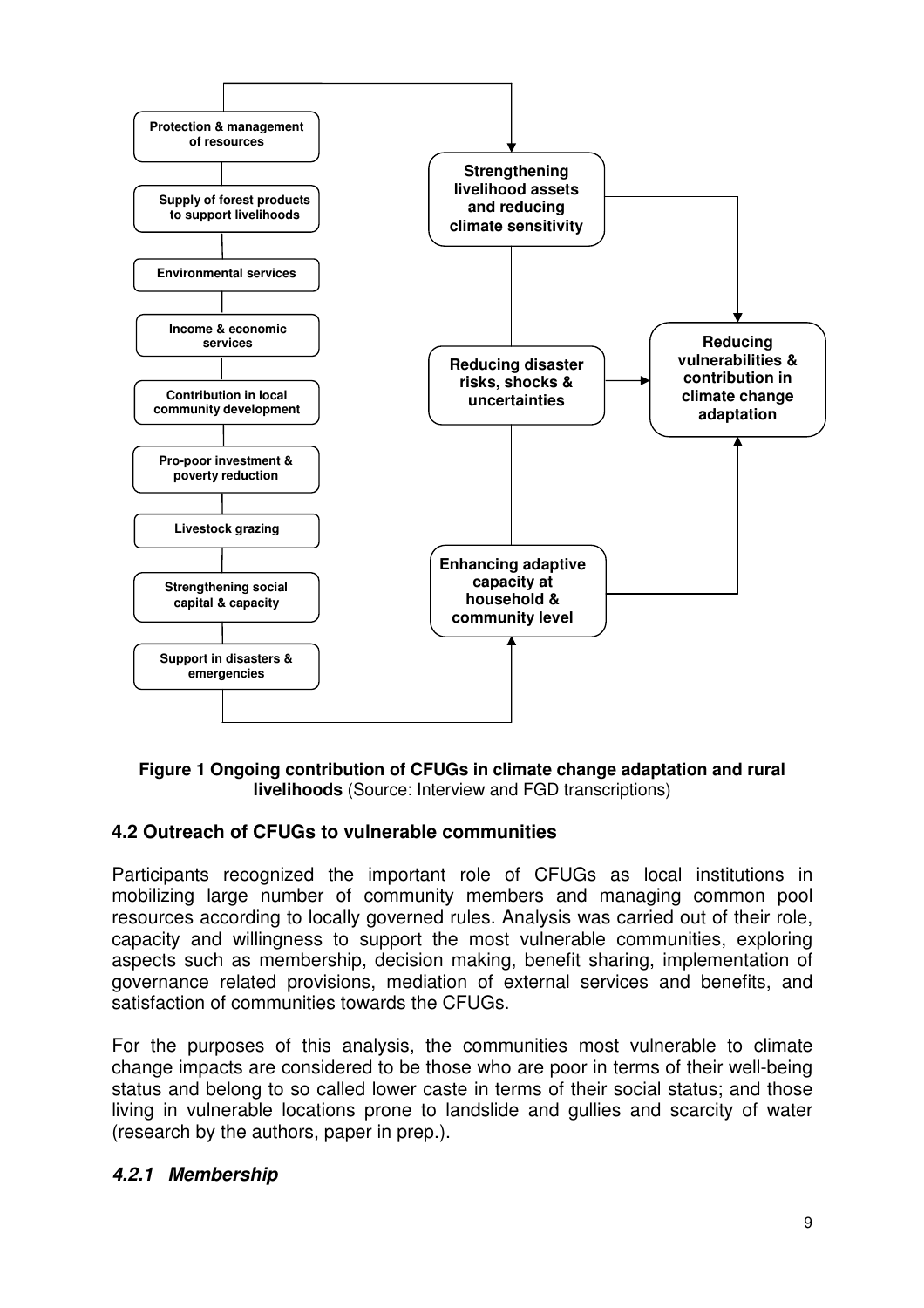Participants reported that the membership of CFUGs was open to all communities living close to the forests and traditionally depending on forest resources. However, membership in some CFUGs was restricted to certain caste groups and to the recently migrated members. One of the major forms of exclusion in CFUG membership was based on traditional use rights and tenure claimed by certain caste groups. As explained by the participants of FGD:

 "the forest area of Chisapani CFUG was historically under the control of certain upper caste groups. However, following the private forest nationalization policy of the government the forest became public property and the land measurement in 1986 declared the forest as public property. The forest was then handed over to the local community as a community forest in 2005. However, the local elites from dominant caste groups decided to provide membership of the CFUG only to upper caste groups assuming the forest as their ancestral property. The forest was officially handed over to the upper caste groups and the Dalits who were also traditionally residing in the same community were excluded from their membership and user rights. The Dalit communities continuously claimed their user rights as per the provisions of community forestry. Government officials also argued that the membership of community forest should be provided to all households living close to the forests. After some years the community forest management committee decided to provide membership to excluded households but they asked 4,000 Rs from each household as membership fees. Some households paid this amount to become a member but some households who couldn't afford this amount are still excluded. The money collected as membership fees were distributed among upper caste households rather than depositing it in CFUG account. The decision making of this forest is still controlled by local elites and decisions are not transparent to other members".

A poor interviewee from Raniswanra CFUG claimed that she was compelled to pay a high membership fees while receiving a new membership of Raniswanra CFUG when she migrated in a village close to the community forest. As she described "community forest user group is collecting money from new members. The membership fee for new members is 10,000 Rs. This amount is very high for poor members." As reported, many very poor and poor households were not able to get membership because of high membership fees. The stories explain how traditional and feudal legacy has been transferred to local institutions and how local elites use their caste and wealth based power to exclude powerless communities from their access to membership. As reported by the research participants similar practices exist in many CFUGs in the district.

#### **4.2.2 Decision making**

The household survey data revealed that in 30% of respondent households (total 133) at least one member was in a decision making positions of local institutions. However, participation in decision making positions was varied according to wellbeing status of the respondents. As reported, 77 % well-off and 24% medium respondents had at least one household member in decision making positions of these institutions. While, none of the poor and very poor households were in the decision making position of those institutions. The Pearson's chi-square test indicated that there was a significant relationship between participation of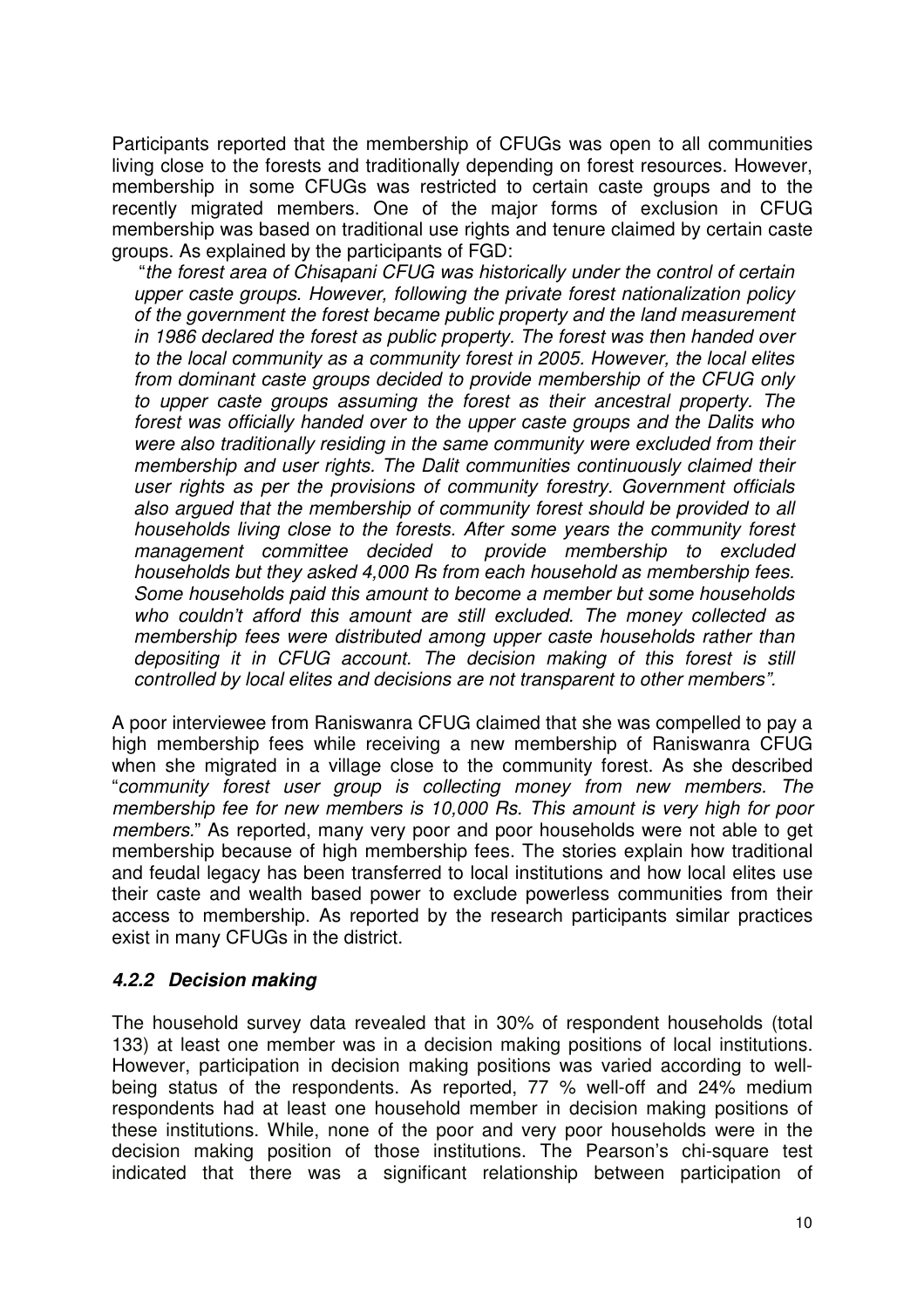respondents in the decision making positions of institutions with their well-being status ( $X^2$  = 54.5958, df = 3, p-value =0). However, participation of respondents in decision making positions of local institutions had no significant association with gender of household head or according to case study site.

Similarly, an analysis of executive committees of the four case study CFUGs, revealed that the participation of well-off, medium, poor and very poor well-being groups in the committees in 2012 was 47%, 39%, 11%, and 3% respectively (Table 2). Out of 16 members in the key positions of executive committee, 56% were welloff and 44% were medium, whereas, there was no representation of poor and very poor households in the key decision making positions such as chairperson, vice chairperson, secretary and treasurer (Table 2).

| <b>Well-being status</b> | <b>Total member</b><br>households<br>of CFUGs | <b>Committee</b><br>members | Key positions (Chairperson,<br>vice chair person, secretary<br>and treasurer) in the<br>committee |  |  |
|--------------------------|-----------------------------------------------|-----------------------------|---------------------------------------------------------------------------------------------------|--|--|
| Well-off                 | 122 (30%)                                     | 18 (47%)                    | 9(56%)                                                                                            |  |  |
| Medium                   | 155 (39%)                                     | 15 (39%)                    | 7 (44%)                                                                                           |  |  |
| Poor                     | 82 (20%)                                      | 4(11%)                      |                                                                                                   |  |  |
| Very poor                | 43 (11%)                                      | (3%)                        |                                                                                                   |  |  |
| Total numbers            | 402                                           | 38                          | 16                                                                                                |  |  |

#### **Table 2 Participation of different well-being groups in the decision making positions of CFUGs**

Source: CFUG records

Two examples presented above confirm that the decision making of local institutions is controlled by local elites based on their well-being status and traditionally gained power. The decision making authority of these institutions indicates who makes local rules (and thus holds power and influence), and how these rules affect the members, as seen in the following sections.

#### **4.2.3 Benefit sharing**

Benefit sharing practices of local institutions was analyzed using contribution of CFUGs in implementing pro-poor provisions. The implementation of pro-poor provisions mentioned in the revised community forestry guideline was considered as crucial to increase the adaptive capacity of poor and vulnerable communities. The guidelines included mandatory provisions to be carried out by all CFUGs as: i) wellbeing ranking of CFUG households according to their relative well-being; ii) preparation and implementation of livelihood improvement plan for poor households; iii) allocation of part of the CF land for income generating activities; and iv) allocation of at least 35% of CFUGs' income for pro-poor activities. However, an assessment of the implementation status of pro-poor provisions as per the provision of revised CF guidelines revealed that the CFUGs were not following most of the provisions. Although the CFUGs had carried out well-being ranking and mentioned the outcomes in the constitutions or forest operational plans, the ranking was not used in deciding benefit sharing provisions (Table 3).

#### **Table 3 Implementation status of pro-poor provisions according to community forestry guideline**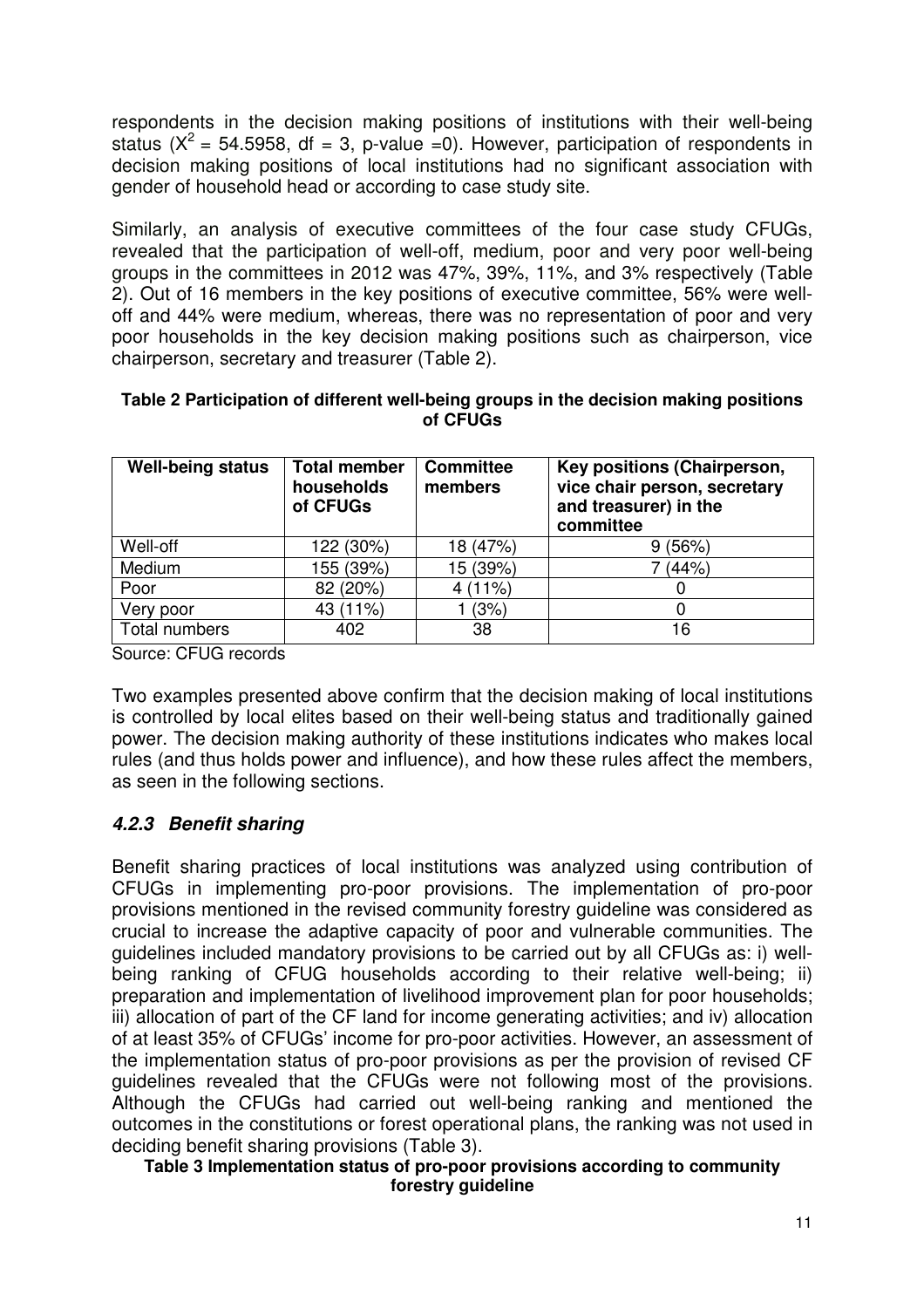| <b>Major provisions</b>                    | <b>Implementation status in different CFUGs</b> |            |           |          |  |
|--------------------------------------------|-------------------------------------------------|------------|-----------|----------|--|
|                                            | Kataharbari                                     | Raniswanra | Chisapani | Manasalu |  |
| <b>CFUG</b><br>Well-being<br>ranking<br>οf | Yes                                             | Yes        | Yes       | Yes      |  |
| households                                 |                                                 |            |           |          |  |
| Preparation and implementation<br>οf       | No.                                             | No.        | No        | No       |  |
| livelihood implementation plan             |                                                 |            |           |          |  |
| Allocation of CF land for<br>income        | No.                                             | No         | No.       | No       |  |
| generating activities of poor              |                                                 |            |           |          |  |
| Allocation of at least 35% of CFUG         | Nominal                                         | No         | No.       | No       |  |
| income for pro-poor activities             | amount of                                       |            |           |          |  |
|                                            | interest free                                   |            |           |          |  |
|                                            | loan provided                                   |            |           |          |  |
| kind<br>Declaration<br>of<br>cash<br>and   | No.                                             | No.        | No.       | No       |  |
| contribution for poor in the annual plan   |                                                 |            |           |          |  |

Source: Analysis of interview transcriptions, FGDs and CFUG records

In contrast to the pro-poor policy provisions, the well-being ranking and categorization of households according to well-being status was also opposed by some more well-off interviewees and FGD participants. As one FGD participant explained: "we are not in favour of well-being ranking and differential prices of forest products for different well-being groups... as the rich have to contribute equally in the CF, the price of forest products should be same for all". A district level government official agreed in interview that the policies related to pro-poor resource allocations were not under implementation: "the provisions of CF guideline are not implemented in most of the CFUGs in this district. As per the guideline 35% of CF income should invest on poverty reduction. But it is not happening in this district". An annual monitoring report of district forest office mentioned that the allocation of annual budget for income generation and livelihood improvement activities in 2011 by the CFUGs in the district was only two percent of annual income about 9.5 million NRs.

The local elites who were in decision making positions of CFUGs had their own understanding of poverty and poor. The interviewees mentioned that the poor and Dalits were poor and vulnerable because of their internal reasons and behaviors such as drinking alcohol, laziness and not being aware and worried about their own life. The interviewees reported that the local institutions have a limited role in improving the livelihoods of poor. As shared by one of the interviewees in senior position of CFUG and other local institutions: "Dalit and poor are poor because of their own reason and behaviour. They have to know how to utilize and mobilize resources to get out of poverty". However, very poor and poor interviewees described discriminatory practices and exclusion as the major causes pushing them below poverty and sustaining injustice. So, it seems that while the government adopts a progressive approach in terms of drafting CF guidelines with pro-poor provisions, they have not been effective in implementing those policies and monitoring their implementation status.

#### **4.2.4 Implementation of governance related provisions**

The major governance provisions mentioned in the revised CF guidelines were related to participation of all user group members in decision making process, transparency in decisions, benefit sharing and financial management, accountability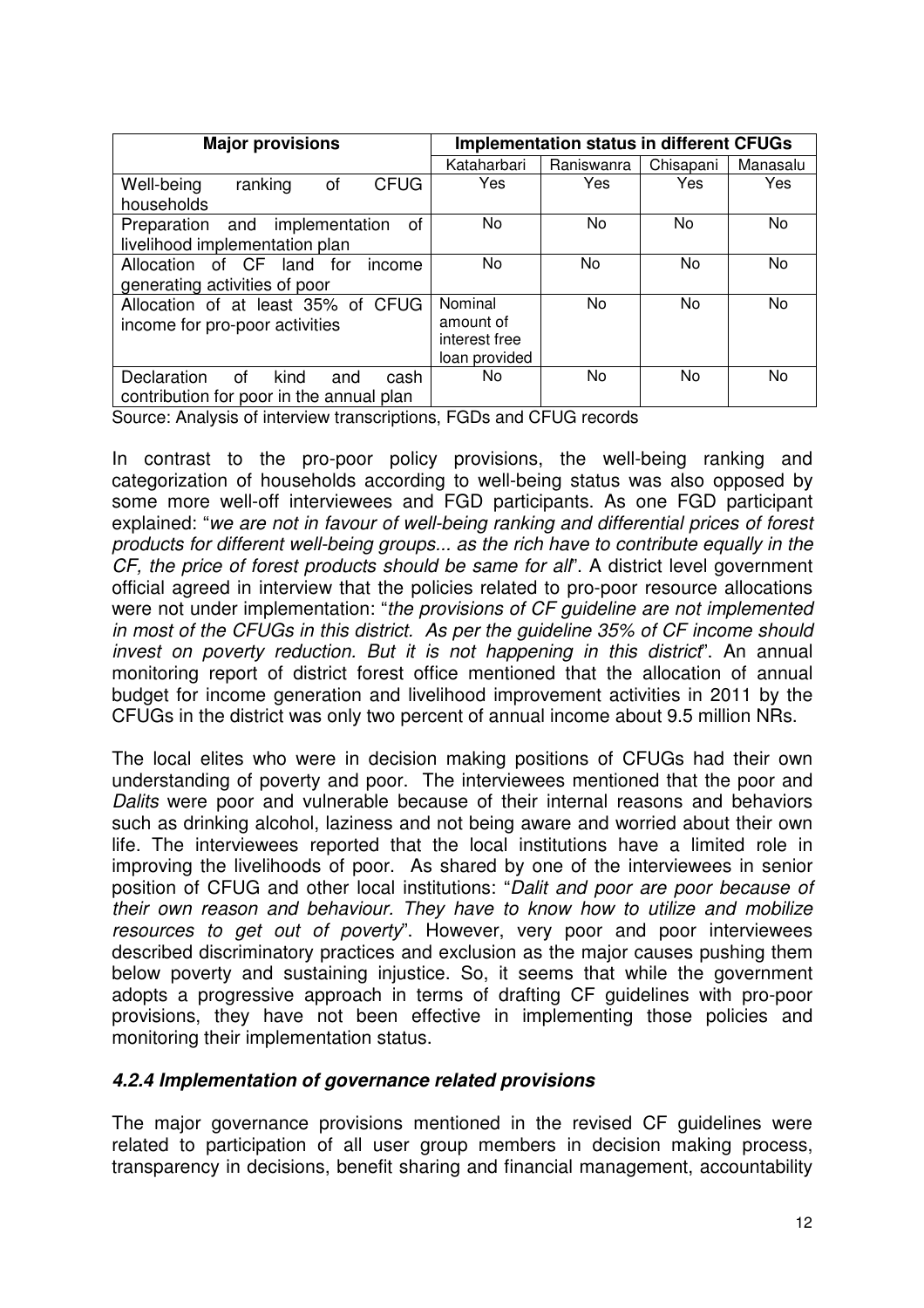of committee members towards weaker sections of CFUG members, and accountability of District Forest Office (DFO) staff in monitoring of CFUGs. Table 4 presents the implementation status of governance related provisions by CFUGs.

#### **Table 4 Implementation status of governance related provisions according to community forestry guideline**

|                                                                                                                                    | <b>Implementation status in different CFUGs</b>                  |                                                               |                                                                     |                                                                  |  |  |
|------------------------------------------------------------------------------------------------------------------------------------|------------------------------------------------------------------|---------------------------------------------------------------|---------------------------------------------------------------------|------------------------------------------------------------------|--|--|
| <b>Major provisions</b>                                                                                                            | Kataharbari<br>Raniswanra                                        |                                                               | Chisapani                                                           | Manasalu                                                         |  |  |
| Proportionate representation of poor,<br>Dalits, women, indigenous nationalities<br>in the user committees of CFUG                 | No                                                               | No                                                            | No                                                                  | <b>No</b>                                                        |  |  |
| Inclusion of committee members from all<br>villages (toles) of CFUG households                                                     | Yes                                                              | Yes                                                           | Yes                                                                 | Yes                                                              |  |  |
| Organize public audit by all CFUGs at<br>least once a year ensuring participation<br>of poor, Dalit and women.                     | No                                                               | No                                                            | <b>No</b>                                                           | <b>No</b>                                                        |  |  |
| General assembly of the CFUG should<br>assign the auditor                                                                          | No                                                               | No                                                            | No                                                                  | No                                                               |  |  |
| Users' committee is only allowed to<br>spend money according to the annual<br>plan approved by general assembly of<br>users' group | No                                                               | No                                                            | No                                                                  | <b>No</b>                                                        |  |  |
| CFUGs should report to DFO and other<br>service providers about the progress of<br>livelihood improvement program.                 | <b>No</b>                                                        | No                                                            | No                                                                  | <b>No</b>                                                        |  |  |
| Committee members are considered as<br>equivalent to officers bearing public<br>positions                                          | Committee<br>members were<br>not aware<br>about the<br>provision | Committee<br>members were<br>not aware about<br>the provision | Committee<br>members<br>were not<br>aware about<br>the<br>provision | Committee<br>members<br>were not<br>aware about<br>the provision |  |  |
| Include poor as a new member either<br>free of cost or at subsidized membership<br>fees                                            | <b>No</b>                                                        | Provided<br>nominal subsidy<br>to some poor<br>households     | <b>No</b>                                                           | <b>No</b>                                                        |  |  |

Source: Analysis of interview transcriptions, FGDs and CFUG records.

The Table above shows that the CFUGs were not successful in implementing most of the governance related provisions. The only provision implemented by all CFUGs was the representation of committee members from different clusters or toles of CFUG households.

The district level interviewees related to forest office agreed that the mandatory policies such as revised community forestry guideline were not implemented by most of the CFUGs and the concerned authorities were also not able to implement the policies. As mentioned by an interviewee from the district forest office:

"Community forestry guideline is not implemented by the groups in this district....We have 300 community forest user groups in the district and they are providing services to about 70 percent of the population in the district. Majority of the community forests are passive. The user groups are only active where there is an opportunity to get income. The activity of user groups is focused to grasp benefits. There are only 8-10 CFUGs in the district operating according to the concept, policy and provisions of community forestry".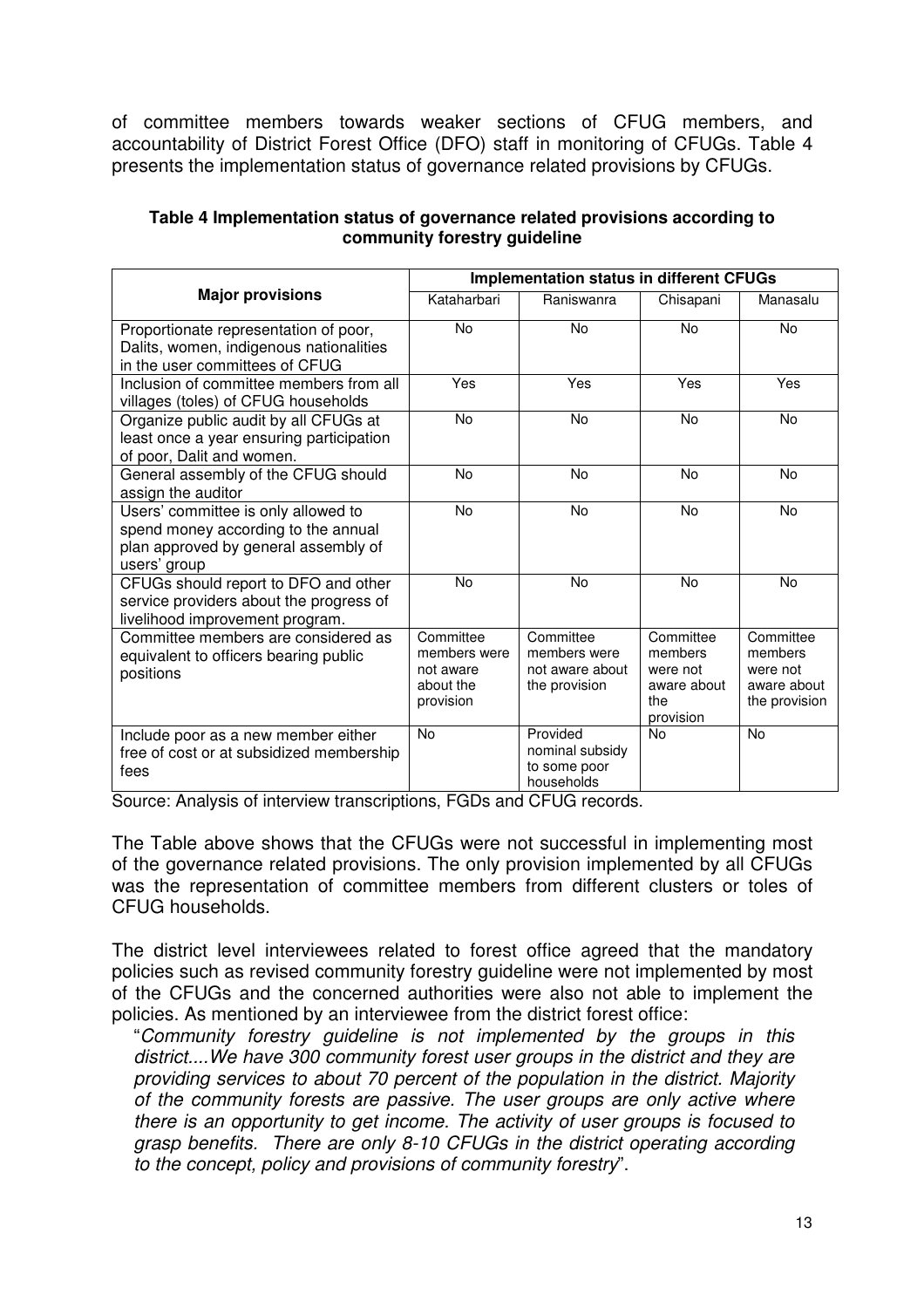The same interviewee further mentioned that the governance of community forestry user groups was very weak and many groups were controlled by certain number of elites: "40-50 percent CFUGS are run by single man and no other persons than a single man knows what is happening. 10-20 percent groups are being managed by 4-5 persons. There might be only 10 percent CFUGs where there is participation of all user group members....In the past, only the government staffs were involved in corruption but now user group members are also involved in corruption". The statement indicates that the government office was not capable enough to control the elite domination in the community forests and corruption has been further institutionalized in the society.

#### **4.2.5 Mediation of external services and benefits**

One of the major expected roles of CFUGs, in the context of climate change adaptation, is to mediate external services as per the adaptation needs of local communities. Interviewees reported that local adaptation needs are multidimensional in nature and it is only possible to achieve by coordination of services by many organizations. Interviewees who were in executive committee of CFUGs, reported that they were able to influence district level government offices, such as forest, agriculture, women's development and soil conservation offices for cash and material support in activities such as landslide control, soil conservation and other community development activities. Interviewees identified the role of CFUGs in approaching and influencing district and national NGOs to bring capacity building and income generating activities to their village.

However, in contrast to this opinion, very poor and poor research participants claimed that CFUGs as local institutions were even hindering them to get access to benefits and services provided by government and other organizations. As reported by a very poor interviewee: "there are many government programs in favour of poor but the locals don't allow implementing them. The local headmen get benefit, nothing for poor. It is all for those who can speak, nothing for voiceless". Another very poor interviewee explained: "government is providing benefits but we can't get it in the village as local institutions don't support us". One district level government interviewee from the forest office stated that the local elites in key positions of local institutions were limiting the access of government officials to poor households with pro-poor provisions. As he mentioned: "there is elite domination and poor and marginalized are expecting the role of government to implement pro-poor provisions. But the elites have political protection….local elites don't allow government in outreaching benefits and services to the poor people". In contrast to the expected role of local institutions in influencing external agencies in favor of poor and vulnerable, the CFUGs were blamed as creating obstacles in outreach and benefits of services to the poor households. Given the tendency of government and national and international aid organizations to implement their programs in rural areas through local institutions as implementing partners, the above analysis identifies a challenge for external organizations who seek to engage with vulnerable communities and support their adaptation needs through the platforms of local institutions such as CFUGs.

**4.2.6 Satisfaction with services and functions of CFUGs**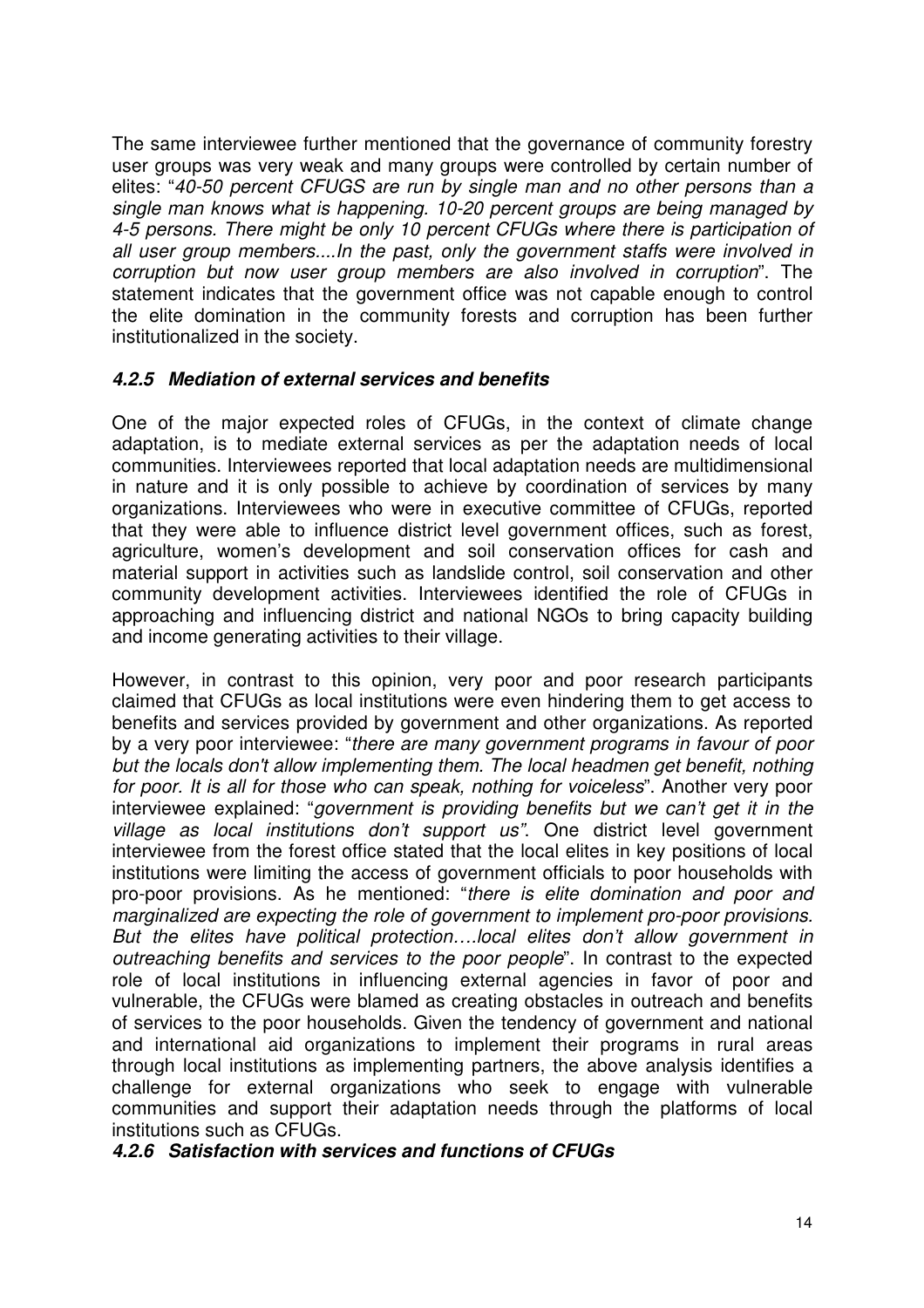The survey data revealed that over 75% of respondents were very satisfied or satisfied with the functions and current services of CFUGs. However, 63% of very poor and about 28% of poor respondents expressed their dissatisfaction with the functions of CFUGs. The satisfaction of respondents with the current roles and functions of CFUGs had a significant relationship with their well-being status (Pearson's  $X^2 = 83.1444$ , df =12, p-value = 0) (Table 5).

| Level of satisfaction | No. of responses according to well-being groups |          |          |                  |                 |  |
|-----------------------|-------------------------------------------------|----------|----------|------------------|-----------------|--|
|                       | Well-off                                        | Medium   | Poor     | Very             | Total $(n=133)$ |  |
|                       | $(n=38)$                                        | $(n=50)$ | $(n=29)$ | poor<br>$(n=16)$ |                 |  |
| Very satisfied        | 25                                              | 12       | 2        |                  | 39 (29 %)       |  |
| Satisfied             | 13                                              | 31       | 17       | 3                | 64 (48 %)       |  |
| Neutral               |                                                 | 3        | 2        | 3                | $8(6\%)$        |  |
| Not satisfied         |                                                 |          | 8        |                  | 19 (14 %)       |  |
| Very dissatisfied     |                                                 |          |          | 3                | $3(2\%)$        |  |

|  |  |  | Table 5 Respondent's satisfaction with roles and functions of CFUGs |  |
|--|--|--|---------------------------------------------------------------------|--|
|--|--|--|---------------------------------------------------------------------|--|

Source: Analysis of household survey data

Interviewees expressed their satisfaction with the roles and functions of CFUGs was mainly due to contribution of CFUGs in managing and conserving natural resources (such as forest, water and soil) and accessing external services for local benefits. As reported by these interviewees, the efforts were successful in promoting collective actions and to reduce climate change vulnerability and risks in the communities. The very poor and poor interviewees who expressed their dissatisfaction claimed the local institutions that were formed by local elites and welloff for their own interest and the poor had no benefits from the CFUGs. One of the very poor and Dalit interviewees expressed her frustrations with local institutions as she realized that benefits from these institutions were always utilized by well-off households: "I don't have trust with these institutions. Everything is for rich and there is nothing for poor in this village..... All the local institutions are for those who can speak. Whatever benefits comes to this village, it is all for those who can speak". The local institutions are made by rich people for their own benefit". There were many stories of this nature expressed by very poor and poor interviewees. The frustration expressed by the interviewees was due to various practices and behaviors of CFUGs such as exclusion in membership, discrimination in benefit sharing and obstacles in access to services and benefits by poor and vulnerable communities.

Despite these issues and concerns, very limited efforts were made to improve the governance and transformation of CFUGs in favor of poor and vulnerable communities. Most of the persons in the decision making positions had their connection with political parties and the political connections were also used to gain power and to continue impunity. As reported by one of the interviewees affiliated with district level forest office: "the local elites who are in key positions of CFUGs have political protection. If we do initiate any actions against them the matter goes to political party leaders".

Although, the functions of CFUGs were supporting collective actions and somehow successful in reducing collective vulnerabilities, the actions were not found to be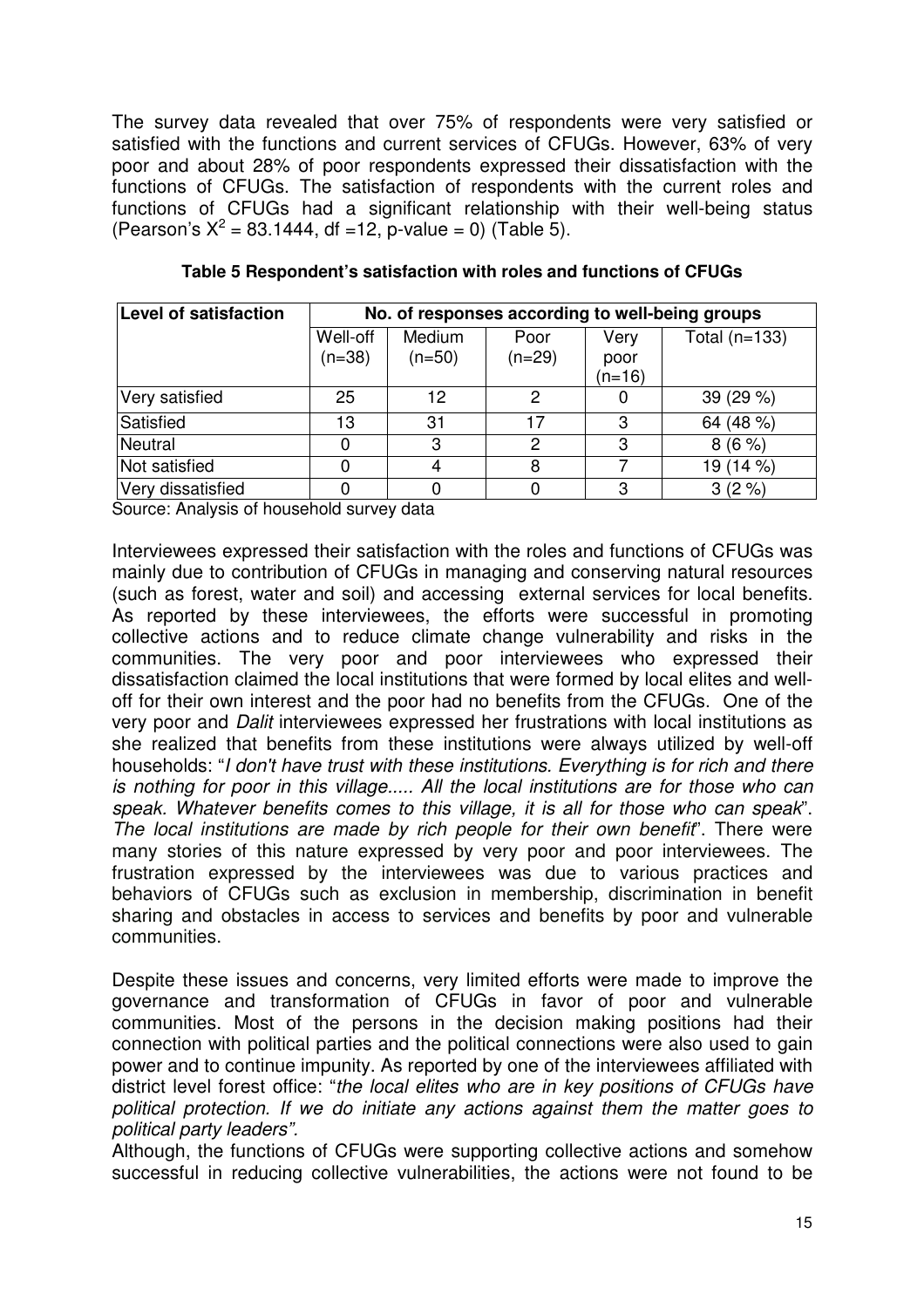effective in reducing individual vulnerabilities, especially in addressing the vulnerabilities of the most vulnerable population. The exclusion and discrimination of vulnerable communities from access to and utilization of resources has been reported as injustice and a violation of human rights by very poor and poor communities.

#### **4.3 Characteristics and functions required in CFUGs to support most vulnerable for climate change adaptation**

Research participants, in general, recognized that the CFUG could be one of the potential institutions to enable local communities for climate change adaptation. However, the interviewees also reported changes required in CFUGs in terms of institutional characteristics and functions to enable the most vulnerable communities for climate change adaptation. The reported characteristics and functions are analyzed in different themes as (i) improved governance; (ii) focus on livelihoods improvement; (iii) strengthening and leveraging social capital; (iv) contribution in food security; (v) reducing disaster risks; (vi) external coordination and linkages; (vii) and secured ownership. Table 6 provides a quantification of the number of responses under each of these themes, and further categorised for the number of respondents in different well-being groups.

| <b>Changes required in CFUGs to</b><br>enable pro-poor adaptation | Percentage of responses according to well-being<br>groups |                    |                  |                       |                   |
|-------------------------------------------------------------------|-----------------------------------------------------------|--------------------|------------------|-----------------------|-------------------|
|                                                                   | Well-off<br>(n=12)                                        | Medium<br>$(n=13)$ | Poor<br>$(n=13)$ | Very poor<br>$(n=12)$ | Total<br>$(n=50)$ |
| Improved governance                                               | 58                                                        | 54                 | 46               | 83                    | 66                |
| Focus on livelihoods improvement                                  | 57                                                        | 38                 | 31               | 50                    | 46                |
| Strengthening social capital                                      | 50                                                        | 46                 | 23               | 33                    | 38                |
| Contribution in food security                                     | 25                                                        | 62                 | 38               | 17                    | 36                |
| Reducing disaster risks                                           | 42                                                        | 23                 | 23               | 25                    | 28                |
| External coordination and linkages                                | 42                                                        | 31                 | 8                | 25                    | 26                |
| Secured ownership                                                 | 42                                                        |                    | 8                | 8                     | 14                |

#### **Table 6 Changes required in CFUGs to enable climate change adaptation**

Source: Analysis of interview transcriptions

Not surprisingly, the proposed changes in characteristics and functions of local institutions also varied according to the well-being status of the interviewees. Higher percentages of very poor and poor interviewees were in favour of improved governance, pro-poor and vulnerable focused policies and programs, and solidarity and critical mass of poor and vulnerable. On the other hand, the well-off and medium interviewees had an interest in enhancing institutional knowledge and capacity for climate change adaptation, external linkage and coordination and disaster risk reduction and relief activities.

## **5. DISCUSSION**

The role of CFUGs as local institutions were recognized as having potential to contribute to climate change adaptation, based on their authority, role and mandate in managing local resources through the mobilization of local communities. Although, current understanding, knowledge and capacity of the CFUGs was not adequate,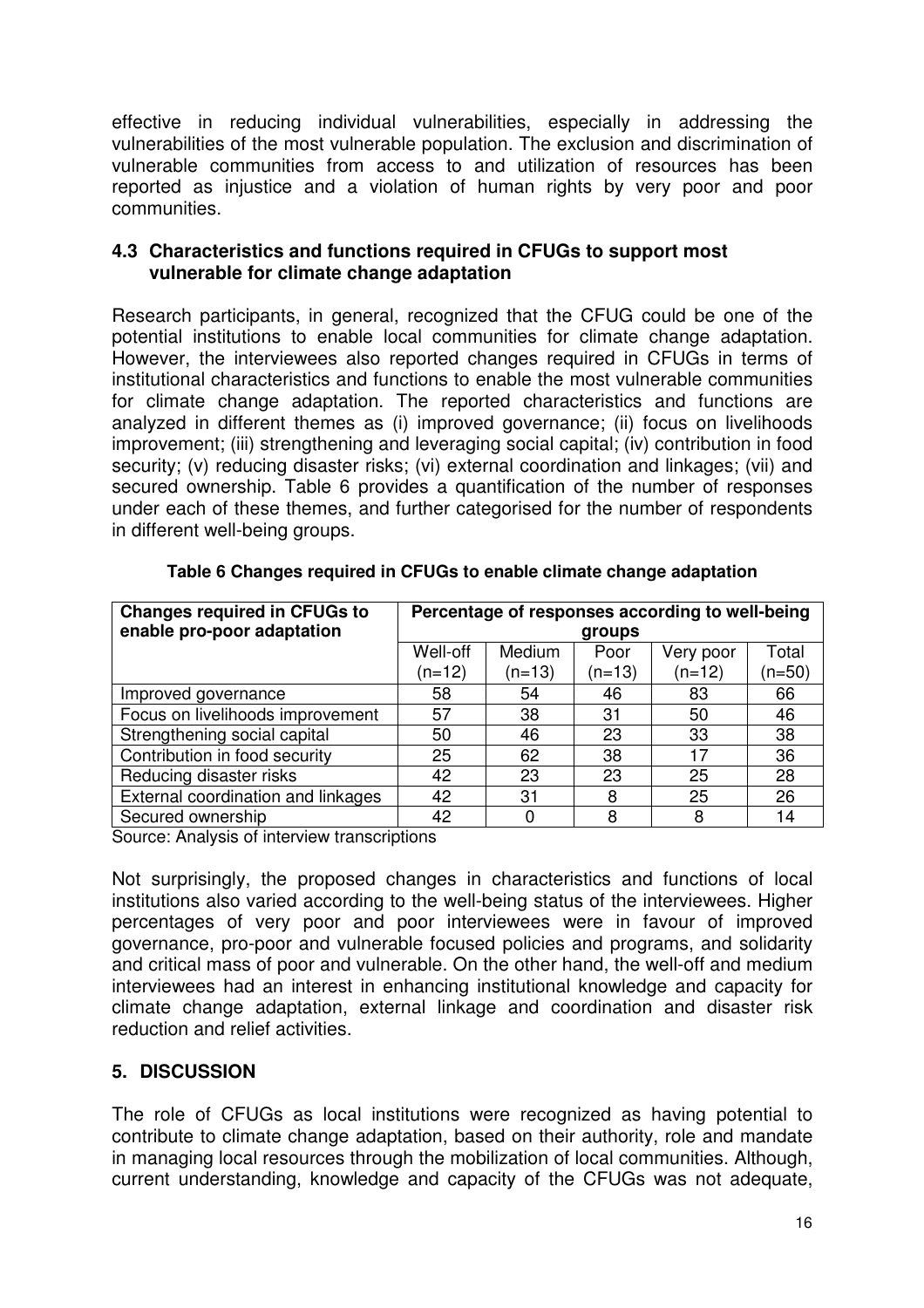these institutions had a very high potential in analyzing climate vulnerabilities, mobilizing local resources and linking local issues to mediate external organizations. The findings support the crucial role of CFUGs as a local institution supporting local communities on local level adaptation planning and implementation as highlighted by previous studies (Agrawal and Perrin 2008).

The knowledge and experience gained by CFUGs in managing common pool resources could reduce vulnerabilities, disaster risks and enhance adaptation capacity of local communities. However, most of the contributions were targeted at reducing collective vulnerabilities of communities with little focus on addressing individual vulnerabilities of communities, particularly the most vulnerable. As mentioned in the literature (Adger 1999, 2003), the study showed that individual and collective vulnerabilities were caused by different factors requiring different strategies to address individual and collective vulnerabilities.

The poor and most vulnerable communities lacked trust and ownership of CFUGs as local institutions, largely due to exclusion from membership and decision making, discrimination in sharing benefits and obstructing and manipulating external services targeted to vulnerable communities. As reported, the elites in local institutions were promoting and sustaining caste, gender and class based discriminations and exclusion of poor and marginalized from access to resources, services and the benefit sharing system. Local elites were not in favor of delegating authority and power to poorer community members. Unequal power relations and the continued dependency of the poor were benefiting local elites and sustaining power relationships.

The inequity in participation and benefit sharing based on caste, class and gender has been well reported by authors in the similar context (Adhikari and Di Falco 2009; Agrawal 2001; Jones and Boyd 2011). Local institutions represent the society and functions as a sub-set of the society. The discriminatory, exclusive and dominant practices adopted by the elites in decision making positions of the CFUGs, may not be formed by CFUGs themselves. Rather the practices are transferred from the society where such practices exist as a legacy of feudal, patriarchal and caste based dominations. However, it is not known whether civil society institutions may influence the society at large to reduce and end such anomalous practices or whether those practices of local institutions may only be reduced through societal influence.

A general trend was observed that the local institutions such as CFUGs were increasingly considered as partners of government and donor agencies to implement their programs in the communities. The constituency of local institutions and their capacity to mobilize and leverage local resources has been considered as their asset to achieve the targets of external organizations. This is exhibited by government recognition of CFUGs as the key implementing agencies of the national adaptation program of action to climate change (MoE 2010, 21). Although the priorities and policies of government and donor agencies intend to reach and serve the most vulnerable groups, this research finds that the most vulnerable groups are in fact not receiving the intended benefits from the CFUGs. This has an implication for the ongoing expectations of external agencies of the outcomes of partnerships with CFUGs as local institutions. Continuation of such partnership without improving and transforming the structure and governance of CFUGs may further disenfranchise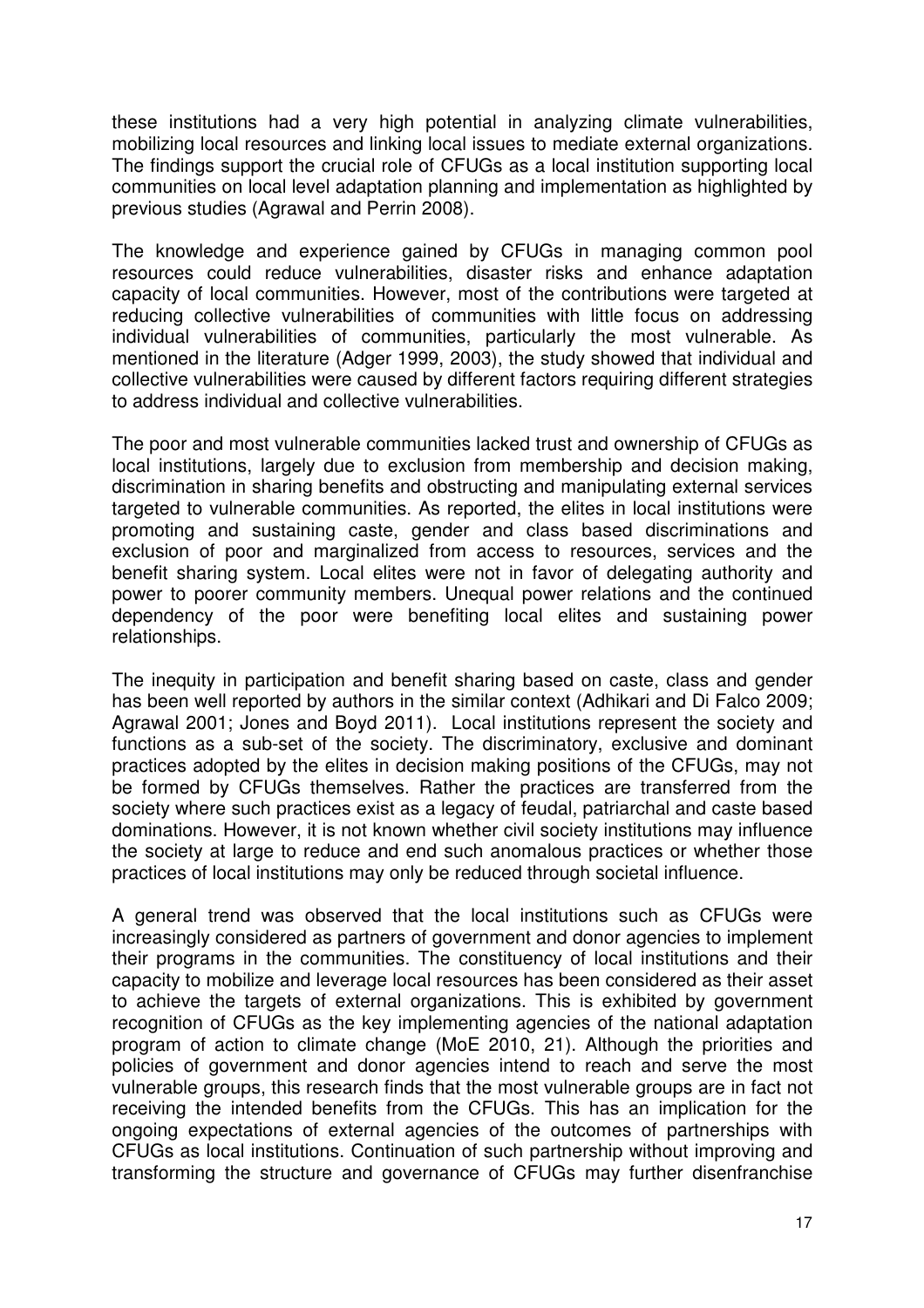poor and vulnerable communities from the benefits of climate change adaptation initiatives.

The results showed that the poor and vulnerable communities were not able to exercise core human rights such as equality and non-discrimination, participation and empowerment, and accountability as guaranteed by international declarations of human rights (Evans 2009). Civil society organizations often promote and claim justice and human rights of citizens. However, how the members of local institutions such as CFUGs claim and exercise their rights and how these rights are respected, protected and fulfilled within the framework of civil society managed local institutions is not apparent. Changes in the functions and characteristics of CFUGs are recommended by communities largely according to their well-being status. The most vulnerable communities were in favor of reform in policies, programs and governance of local institutions. Conversely, well-off respondents were more engaged in how local institutions could become more technically competent in designing coordinating and implementing climate change adaptation programs in the future.

#### **6. CONCLUSION**

The role of CFUGs as local institutions has been explored in terms of the ability to enable vulnerable communities to adapt when faced with increasing difficulties from the impacts of climate change. The research revealed that CFUGs were well established in the research sites and relatively successful in managing local resources as common property and in reducing collective vulnerability in the context of climate change. Involvement of CFUGs in designing, implementing and coordinating climate change adaptation related activities is an additional responsibility demanded by communities. CFUGs as local institutions are considered by external agencies to be the most appropriate entry point to access the poor through pro-poor initiative and hence become partners in adaption programs. Analysis of institutional capacity and governance of CFUGs from the perspectives of the most vulnerable was found to be an important consideration when informing policy and practice. Climate change adaptation in rural and remote hills of Nepal is occurring, and the roles, responsibilities and challenges of local institutions are expected to change to meet the expectations. Enhancing understanding knowledge and skills on impacts of climate vulnerabilities as well as selection and implementation of appropriate adaptation measures are areas of improvement for CFUGs. More importantly, how CFUGs improve their internal governance and delegate authority and power to the most vulnerable and poor will increasingly challenge the system of governance. Transformation in structure, governance and the attitudes of decision makers in CFUGs is required to build trust and to equitably equip most vulnerable communities to enable them in climate change adaptation. Transformation is also required at agency and government level in the implementation and monitoring of outcomes of policies and programs to enhance adaptation amongst the most vulnerable.

#### **LITERATURE CITED**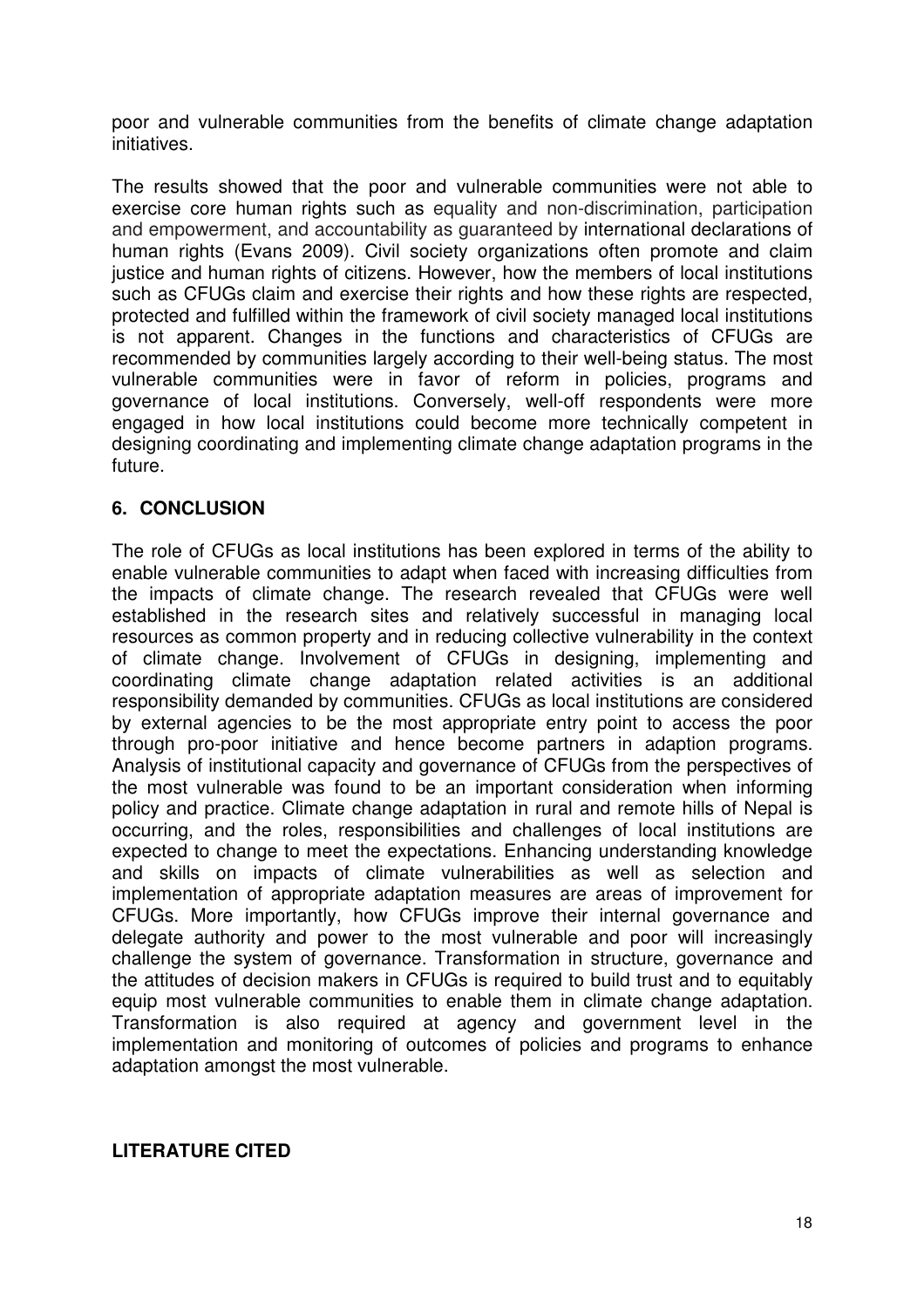- Acharya, K.P., and P. Gentle. 2005. Improving the effectiveness of collective action: Sharing experiences from community forestry in Nepal. CAPRi Working Paper 54:17-21.
- Adger, W. N. 1999. Social vulnerability to climate change and extremes in coastal Vietnam. World Development 27 (2):249-269.
- Adger, W.N. 2003. Social Capital, Collective Action, and Adaptation to Climate Change. Economic Geography 79 (4):387-404.
- Adger, W.N. 2000. Institutional adaptation to environmental risk under the transition in Vietnam. Annals of the Association of American Geographers 90 (4):738-758.
- Adger, W.N., S. Huq, K. Brown, D. Conway, and M. Hulme. 2003. Adaptation to climate change in the developing world. Progress in Development Studies 3 (3):179-195.
- Adhikari, B., and S. Di Falco. 2009. Social inequality, local leadership and collective action: an empirical study of forest commons. European Journal of Development Research 21 (2):179- 194.
- Agarwal, B. 2010. Does women's proportional strength affect their participation? Governing local forests in South Asia. World Development 38 (1):98-112.
- Agrawal, A. 2001. Common property institutions and sustainable governance of resources. World Development 29 (10):1649-1672.
- Agrawal, A. 2008. The role of local institutions in adaptation to climate change. International Forestry Research and Institutions Program (IFRI) Working Paper.
- Agrawal, A. 2010. Local institutions and adaptation to climate change. In Social dimensions of climate change: equity and vulnerability in a warming world, edited by R. N. Mearns, A.. Washington: The World Bank.
- Agrawal, A., D.G. Brown, G. Rao, R. Riolo, D.T. Robinson, and M. Bommarito II. 2013. Interactions between organizations and networks in common-pool resource governance. Environmental Science & Policy 25:138-146.
- Agrawal, A., and N. Perrin. 2008. Climate adaptation, local institutions and rural livelihoods. In IFRI Working Paper # W081-6. Michigan: International Forestry Resources and Institutions Program, University of Michigan.
- Agrawal, A., and G. Yadama. 1997. How do local institutions mediate market and population pressures on resources? Forest Panchayats in Kumaon, India. Development and Change 28 (3):435-465.
- Alexander, K.S., J. Millar, and N. Lipscombe. 2010. Sustainable development in the uplands of Lao PDR. Sustainable Development 18 (1):62-70.
- Andersson, K., and A. Agrawal. 2011. Inequalities, institutions, and forest commons. Global Environmental Change 21:866-875.
- Baland, J.M., and J.P. Platteau. 1996. Halting degradation of natural resources: is there a role for rural communities?: Food & Agriculture Organization, Rome.
- Bennett, L., S. Tamang, P. Onta, and M. Thapa. 2006. Unequal citizens: Gender, caste and ethnic exclusion in Nepal, . Kathmandu: Department for International Development and The World Bank.
- Berkes, F., ed. 1989. Common property resources. Ecology and community-based sustainable development. London: Belhaven Press.
- Bromley, D.W. 1989. Economic interests and institutions: The conceptual foundations of public policy: Basil Blackwell New York.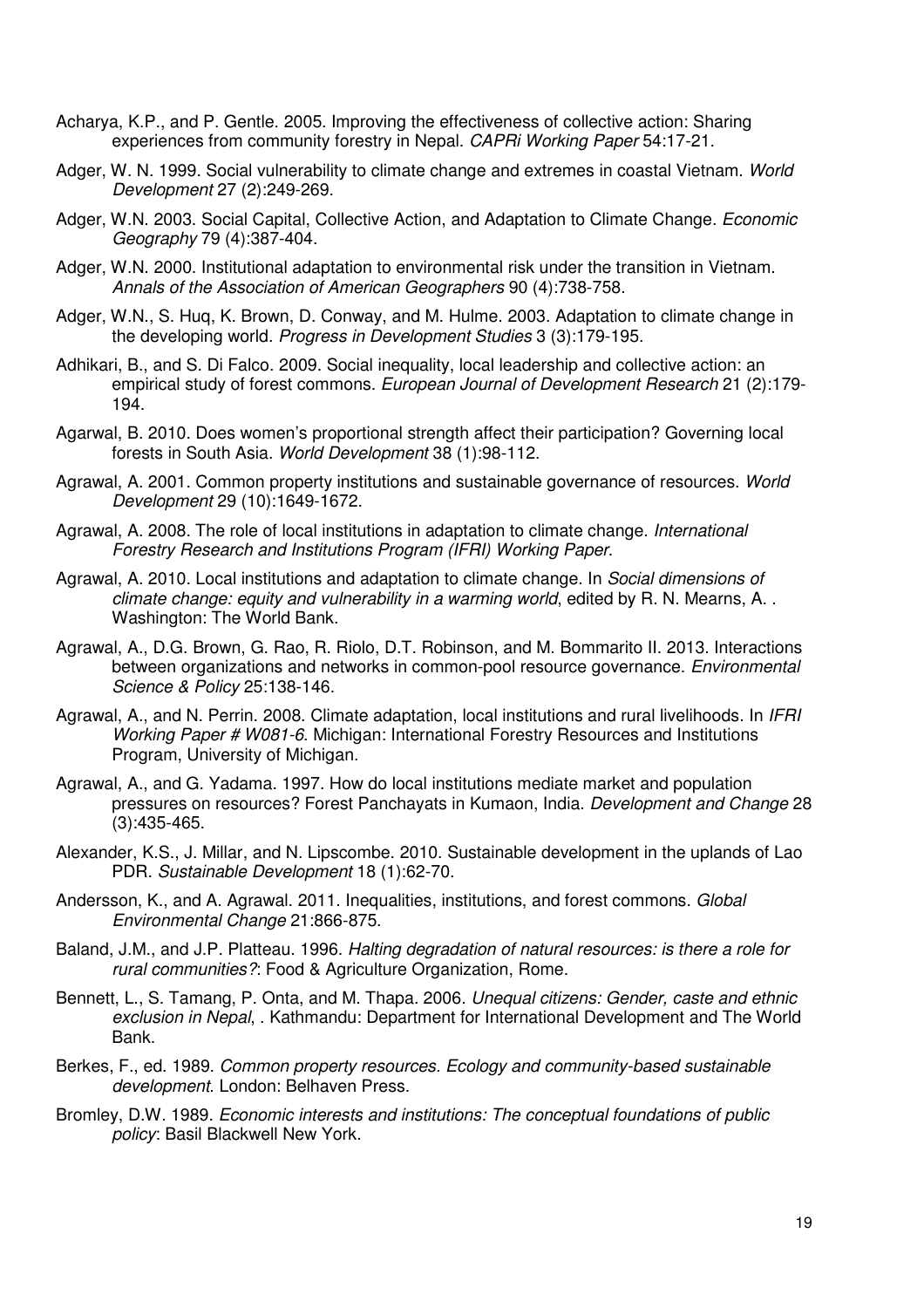- CBS (Central Bureau of Statistics). 2011. Nepal living standard survey 2010/2011. edited by CBS. Kathmandu: Central Bureau of Statistics, National Planning Commission Secretariat, Government of Nepal.
- Clark, C.W. 1973. The economics of overexploitation. Science 181 (4100):630.
- Cox, M., G. Arnold, and S.V. Tomás. 2010. A review of design principles for community-based natural resource management. Ecology and Society 15 (4):38.
- Creswell, J. W. 1994. Research design: Qualitative and quantitative approaches. Thousand Oaks, CA: Sage.
- DoF (Department of Forests). 2011. CFUG Database, September 2011. Kathmandu: Department of Forests, Nepal.
- DFO (District Forest Office). 2012. Monitoting and evaluation of community forest user groups. Lamjung: District Forest Office.
- Eakin, H. 2005. Institutional change, climate risk, and rural vulnerability: cases from Central Mexico. World Development 33 (11):1923-1938.
- Evans, D.G. 2009. Human rights and state fragility: Conceptual foundations and strategic directions for state-building. Journal of Human Rights Practice 1 (2):181-207.
- Feeny, D., F. Berkes, B.J. McCay, and J.M. Acheson. 1990. The tragedy of the commons: twentytwo years later. Human Ecology 18 (1):1-19.
- Gentle, P., K.P. Acharya, and G.R. Dahal. 2007. Advocacy campaign to improve governance in community forestry: A case from western Nepal. Journal of Forest and Livelihoods 6 (1):59- 69.
- Gentle, P., and T.N. Maraseni. 2012. Climate change, poverty and livelihoods: adaptation practices by rural mountain communities in Nepal. Environmental Science & Policy 21:24-34.
- GoN (Government of Nepal). 2012. National population and housing census 2011 (National Report). Kathmandu: National Planning Commission, Central Bureau of Statistics, Government of Nepal.
- GoN (Government of Nepal). 2009. Guidelines for community foretry program. Kathmandu: Ministry of Forests and Soil Conservation, Nepal.
- Hughes, E. 1993. Status, property and forest management: Women's role in community forestry in Nepal. TRI NEWS 12 (2):46-49.
- IISD (International Institute for Sustainable Development). 2003. Livelihoods and climate change: Combining disaster risk reduction, natural resources management and climate change adaptation to reduce vulnerability and poverty. In Information Paper 2: International Institute for Sustainable Development.
- IPCC (Intergovernmental Panel on Climate Change). 2007. Climate Change 2007: impacts, adaptation and vulnerability: contribution of Working Group II to the fourth assessment report of the Intergovernmental Panel on Climate Change: Cambridge Univ Press.
- Johnson, R.B., A.J. Onwuegbuzie, and L.A. Turner. 2007. Toward a definition of mixed methods research. Journal of mixed methods research 1 (2):112-133.
- Jones, L., and E. Boyd. 2011. Exploring social barriers to adaptation: Insights from western Nepal. Global Environmental Change 21 (4):1262-1274.
- Kanel, K. 2008. So far so good: Next steps in community forestry. In Promise Trust and Evolution: Managing the Commons of South Asia, edited by R. Ghate, N. N. Jodha and P. Mukhopadhyay. New York: Oxford University Press Inc.
- Kanel, K.R. 2004. Twenty five years of community forestry: contribution to millennium development goals. Paper read at Fourth national workshop on community forestry, at Kathmandu, Nepal.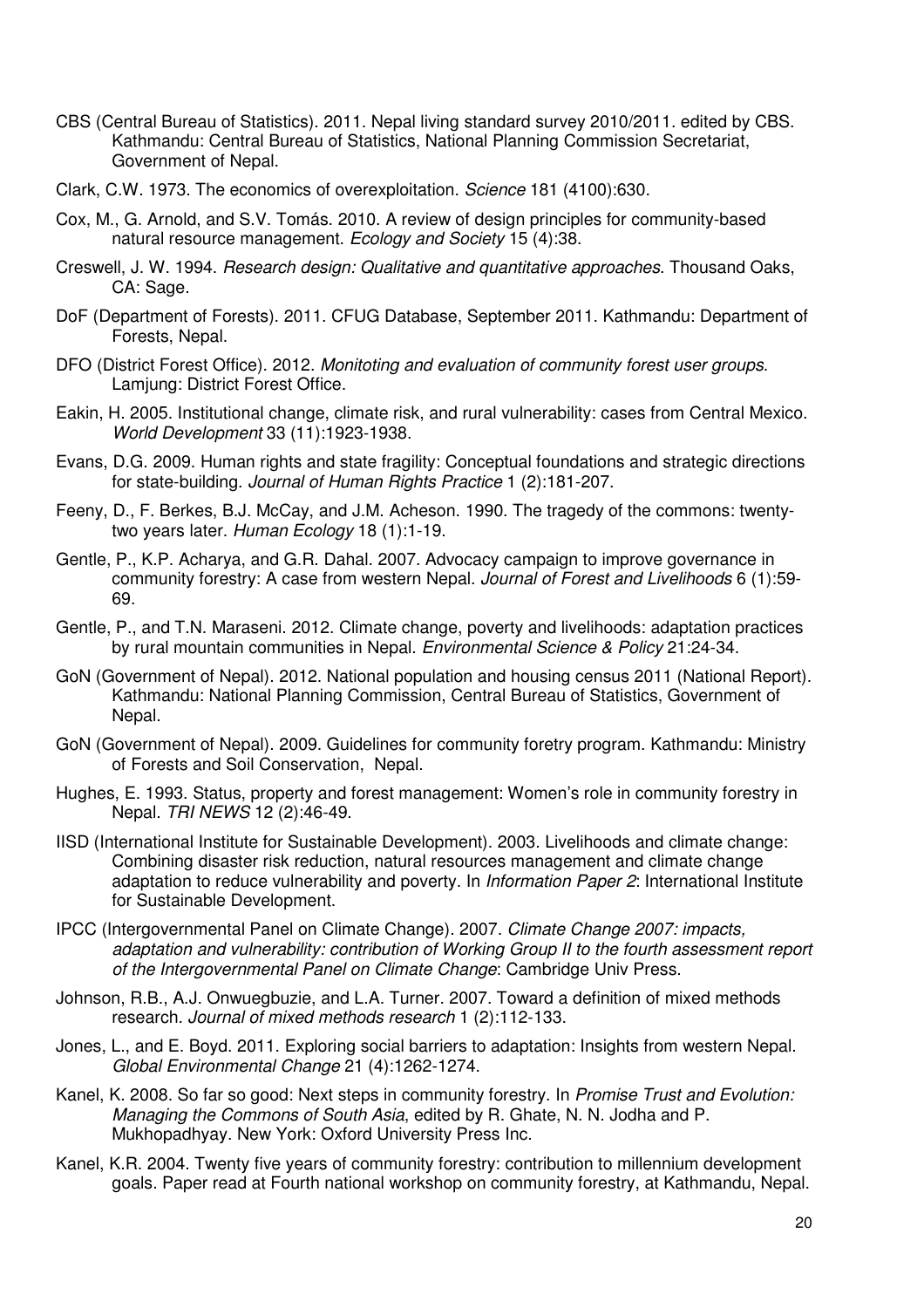- Kellert, S.R., J.N. Mehta, S.A. Ebbin, and L.L. Lichtenfeld. 2000. Community natural resource management: Promise, rhetoric, and reality. Society & Natural Resources 13 (8):705-715.
- Lam, W.F. 1998. Governing irrigation systems in Nepal: institutions, infrastructure, and collective action. Oakland: Institute for Contemporary Studies.
- Larson, B.A., and D.W. Bromley. 1990. Property rights, externalities, and resource degradation:: Locating the tragedy. Journal of Development Economics 33 (2):235-262.
- Lim, B., E. Spanger-Siegfried, I. Burton, E.L. Malone, and S. Huq. 2005. Adaptation policy frameworks for climate change: Developing strategies, policies and measures. Cambridge: Cambridge University Press, UK.
- McMurray, A., R.W. Pace, and D. Scott. 2004. Research: A commonsense approach. Thomson: Social Science Press.
- Meinzen-Dick, R., M. DiGregorio, and N. McCarthy. 2004. Methods for studying collective action in rural development. Agricultural Systems 82 (3):197-214.
- Meinzen-Dick, R.S., and M. Di Gregorio. 2004. Collective action and property rights for sustainable development. International Food Policy Research Institute, CGIAR Systemwide Program on Collective Action Property Rights.
- MoE (Ministry of Environment). 2010. National Adaptation Programme of Action (NAPA), . Kathmandu: Ministry of Environment, Government of Nepal.
- Moser, C. 1996. Confronting crisis: A comparative study of household responses to poverty and vulnerability in four poor urban communities. Washington: The World Bank.
- Moser, Susanne C. 2010. Now more than ever: The need for more societally relevant research on vulnerability and adaptation to climate change. Applied Geography 30 (4):464-474.
- Mosse, D. 1994. Authority, gender and knowledge: theoretical reflections on the practice of participatory rural appraisal. Development and Change 25 (3):497-526.
- Narayan-Parker, D. 1997. Voices of the poor: Poverty and social capital in Tanzania. Washington: The World Bank.
- Nightingale, A.J. 2002. Participating or just sitting in? The dynamics of gender and caste in community forestry. Journal of Forest and Livelihood 2 (1):91-104.
- North, D.C. 1994. Economic performance through time. The American Economic Review 84 (3):359-368.
- Ostrom, E. 1986. An agenda for the study of institutions. Public Choice 48 (1):3-25.
- Ostrom, E. 1990. Governing the commons. New York: Cambridge.
- Ostrom, E. 1992. Crafting institutions for self-governing irrigation systems. San Francisco: Institute for Contemporary Studies.
- Ostrom, E. 2005. Understanding institutional diversity. Public Choice 132 (3):509-511.
- Ostrom, E. 2010. Polycentric systems for coping with collective action and global environmental change. Global Environmental Change 20:550-557.
- Paavola, J., and W.N. Adger. 2002. Justice and adaptation to climate change. Tyndall Centre Working Paper 23.
- Paavola, J., and W.N. Adger. 2006. Fair adaptation to climate change. Ecological Economics 56 (4):594-609.
- Paudel, D., S.J. Keeling, and D. R. Khanal. 2006. Forest products verification in Nepal and the work of the commission to investigate and abuse of authority. Verifor Country case study 10.